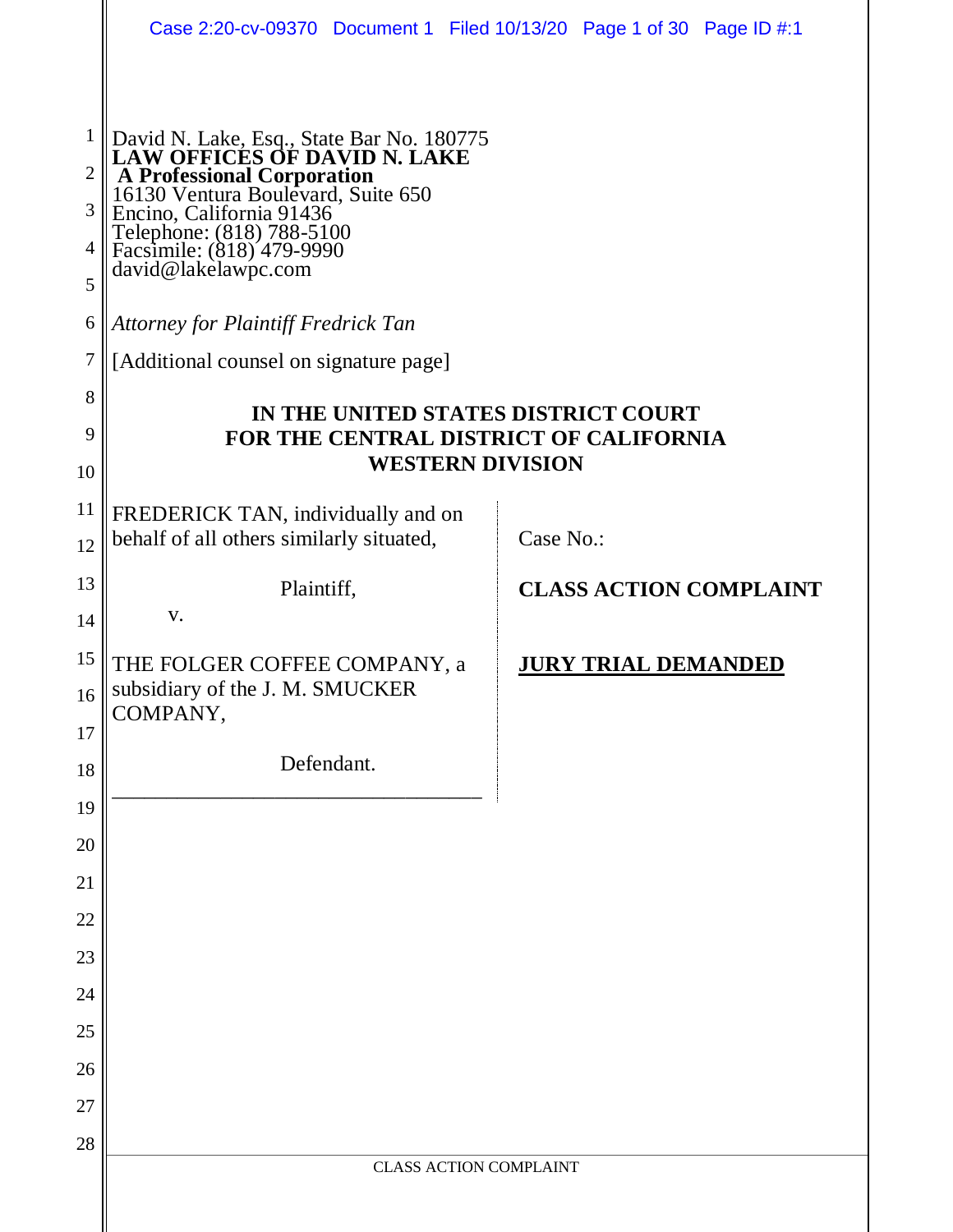1 2 3 4 5 6 7 8 Frederick Tan ("Plaintiff" or "Tan"), on behalf of himself and all others similarly situated (the "Class Members"), brings this consumer class action complaint against defendant The Folger Coffee Company ("Defendant" or "Folgers"), for unlawful, unfair, and deceptive business practices. Plaintiff's allegations are based on the investigation of counsel, and the findings of Plaintiff's expert chemist, and are based on information and belief, except as to the allegations pertaining to Plaintiff individually, which are based on personal knowledge.

#### **NATURE OF THE ACTION**

10 11 12 13 14 15 16 17 18 19 20 21 22 23 24 1. Folgers coffee is a household name with sales comprising a significant portion of the \$7.8 billion in net revenues reported by corporate parent, The J.M. Smucker Company, during its last fiscal year. It is estimated that Folgers has nationwide sales of approximately \$1 billion. The coffee giant engages in false and deceptive package labeling on its brewed coffee containers with respect to the promised number of coffee servings contained in the package. Folgers misrepresents the number of servings its containers can provide in order to spur sales, and disadvantage competitors who do not make similar claims. As a result, consumers overpay, as they do not receive the number of coffee servings Folgers represents to be present in the container, to the detriment of the consumer. These types of consumer deceptions hit senior citizens and others on a limited budget hardest as they are led to believe they are getting a bargain when they are not. Short fill deception is meant to make comparison shopping difficult, if not impossible. Moreover, honest vendors—who do not resort to similar tactics—find themselves driven out of the market, or seriously disadvantaged.

25 26 27 2. In a practice that offends reasonable consumer expectations, Defendant affirmatively represents on the coffee can label the expected number of cups of coffee that the container can produce when the coffee is brewed according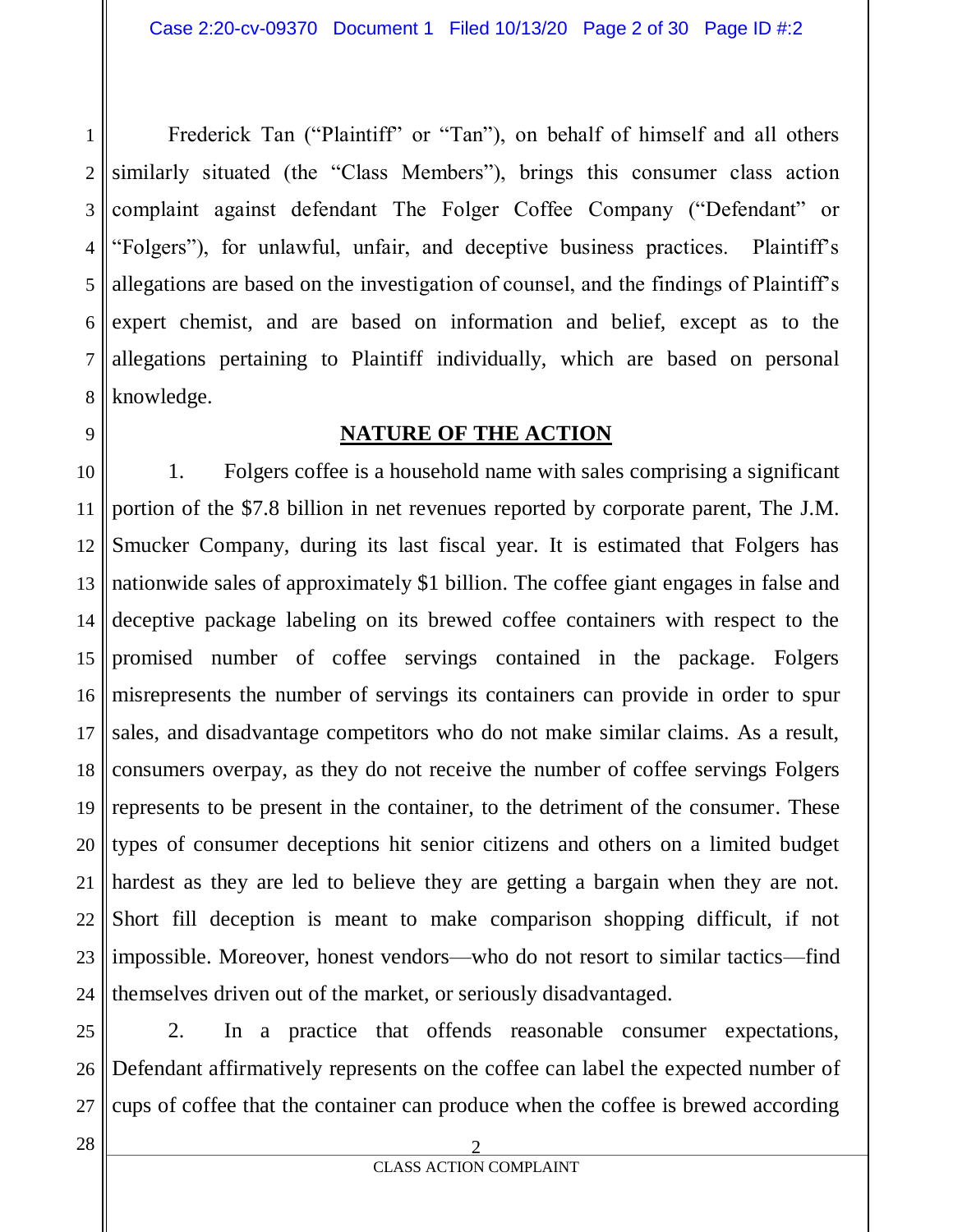1 2 3 4 5 6 7 8 9 10 to provided instructions, but this information is false because the can does not contain enough coffee to produce anywhere near the number of cups represented. Thus, the labeling on Folgers coffee product canisters (the "Folgers Coffee Products")<sup>1</sup> prominently states that each canister will produce up to a certain number of six fluid ounce cups when, in fact, the coffee canisters at issue do not contain enough coffee to produce the volume of coffee cups represented if the given instructions are followed (the "Folgers Label Claims"). Plaintiff's expert, based on an analysis of several Folgers varieties, has produced a chart that shows the true number of servings contained within each coffee canister. *See infra,* ¶ 25. Other varieties are similarly misrepresented.

11 12 13 14 15 16 17 18 19 20 21 22 3. Thus, the stated coffee cup yield information on the Folgers Coffee Products is deceptive and untrue. Plaintiff and the Class Members overpaid for the Folgers Coffee Products, as they did not receive (and could not receive) the represented amounts of servings and did not receive the "benefit of the bargain" when purchasing Folgers Coffee Products. For example, one of the canisters similar to those Plaintiff purchased, Folgers Classic Decaf, was advertised on Walmart.com on October 10, 2020 at \$9.53 for 240 servings, which is roughly 4 cents per serving. But those who buy this product, which yields only about 181 suggested strength servings, are paying roughly 5.3 cents per serving. Adjusted, the price should be only about \$7.24, \$2.29 or roughly 24% less. By overpaying in this manner and failing to receive the benefit of the bargain, Plaintiff and the Class Members suffered monetary injury.

23 24

25

<sup>26</sup> 27  $\overline{a}$ <sup>1</sup> The "Folgers Coffee Products" include the Folgers Classic Roast and Classic Roast Decaf purchased by Plaintiff, as well as the ½ Caff, CoffeeHouse Blend, Country Roast, Simply Smooth, Simply Smooth Decaf, 100% Colombian, Black Silk, Black Silk Decaf, Brazilian Blend, Breakfast Blend, French Roast, Gourmet Supreme, House Blend and Special Roast.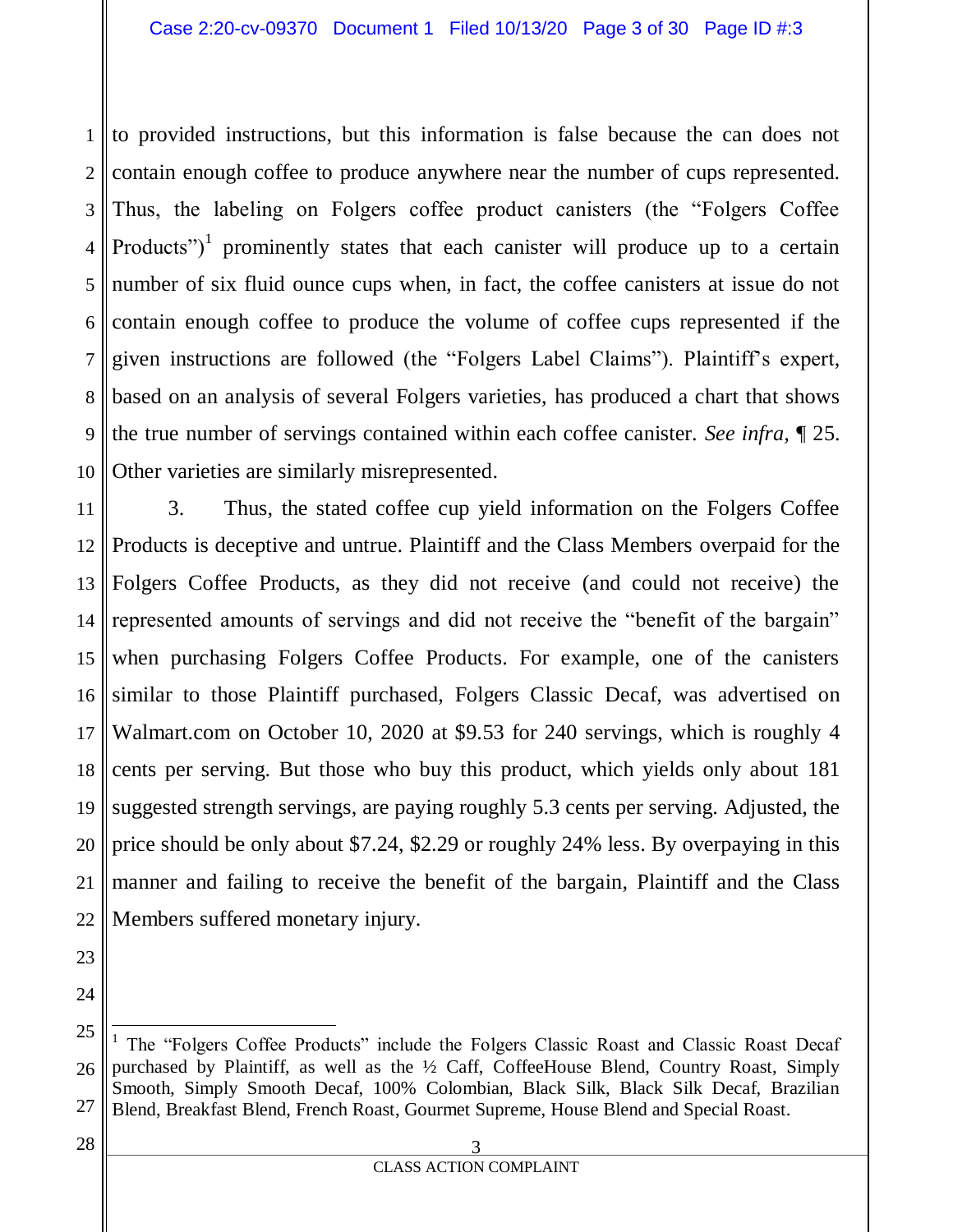1

#### **JURISDICTION AND VENUE**

2 3 4 5 6 4. This Court has subject matter jurisdiction pursuant to the Class Action Fairness Act, 28 U.S.C. § 1332(d) in that: (1) this is a class action involving more than 100 Class Members; (2) Plaintiff is a citizen of California; Defendant is a citizen of the State of Ohio; and (3) the amount in controversy exceeds the sum of \$5,000,000.00, exclusive of interests and costs.

7 8 9 10 11 12 13 14 5. The Court has personal jurisdiction over Defendant because it conducts substantial business in California. Defendant has and continues to actively market, promote, and sell the Folgers Coffee Products in California through numerous retailers and online channels, and Defendant has sufficient minimum contacts with this State and/or has sufficiently availed itself of the market in this State through its marketing, promotion and sales within this State, including sales in the Albertson's, Smart & Final, Vons and Ralph's grocery chains, to render the exercise of jurisdiction by this Court permissible.

15 16 17 6. Venue is proper in this Court pursuant to 28 U.S.C. § 1391(b)(2) because a substantial part of the events or omissions giving rise to Plaintiff's claims occurred while Plaintiff resided in this judicial district.

18

#### **PARTIES**

19 20 21 22 23 24 25 26 27 7. Plaintiff Frederick Tan resides in Los Angeles County, California. During at least the past four years, Plaintiff purchased two Folgers product varieties: Folgers Classic Roast and Folgers Classic Decaf in local markets, including Albertson's, Smart & Final, Vons and Ralph's, containing the misrepresentations that are the subject of this suit. Plaintiff has used the coffee but has retained canisters of each type that have not been completely consumed. Plaintiff was injured in that he overpaid for the Folgers products purchased, in that he did not receive the amount of coffee represented to be made on the label. Indeed, Class Members continue to purchase these and similar products,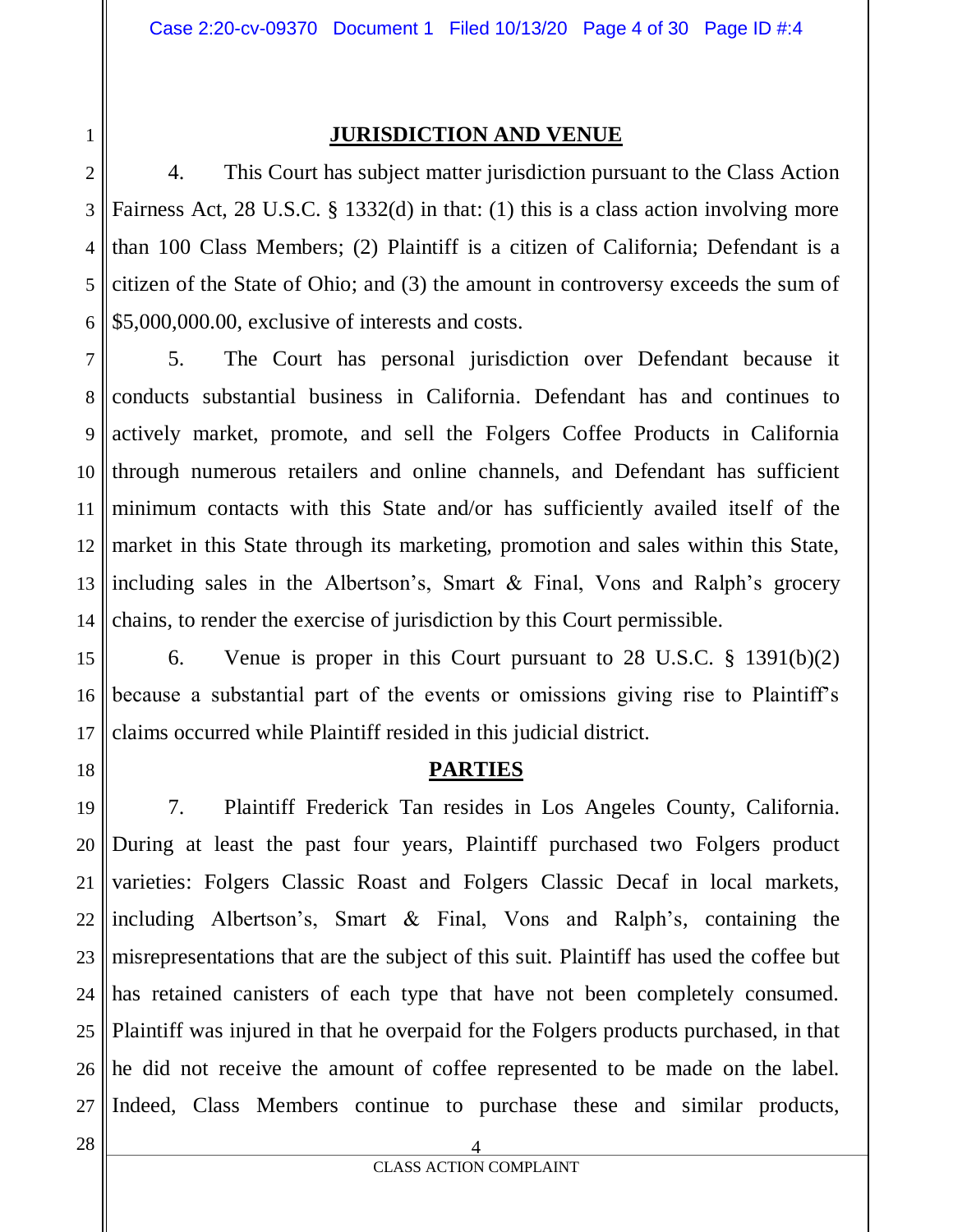1 2 3 4 reasonably but incorrectly believing that they contain enough coffee to make the advertised number of servings. The Folgers Label Claims made on the products Plaintiff purchased and on all other varieties of Folgers ground coffee would deceive an objectively reasonable consumer.

5 6 7 8 9 10 11 12 13 14 15 16 8. Defendant is a corporation organized and existing under the laws of the State of Ohio, with its headquarters and principal place of business at One Strawberry Lane, Orrville, OH 44667. Folgers is arguably the most well-known coffee maker/brand in the United States. The coffee giant excels in offering a wide range of products to customers, including varying flavors, roasts and strengths of coffee. Since the early 1990s, it has been the largest-selling brand of ground coffee in the United States. In the 1980s, Folgers' slogan "The best part of waking up is Folgers in your cup!" and the well-associated jingle became recognizable in households across the country, along with the Folgers name. Folgers generates an estimated \$1 billion or more in sales each year, a significant portion of which is derived from sales of the Folgers Coffee Products in California. In 2008, Folgers was acquired by J.M. Smucker from Procter & Gamble for a reported \$3 billion.

#### **FACTUAL ALLEGATIONS**

18 19 20 21 22 23 24 25 26 9. Defendant sells the Folgers Coffee Products to consumers based on the representation on the front label that the container contains enough ground coffee to make a specific number of servings. However, when following Defendant's own instructions, the Folgers Coffee Products do not contain enough ground coffee to make the number of servings represented by Defendant, whether by number of tablespoons or by weight. Defendant places a materially identical representation on the front label of most, if not all, of the Folger Coffee Products, although the number of represented servings varies based on the size of the container.

27

17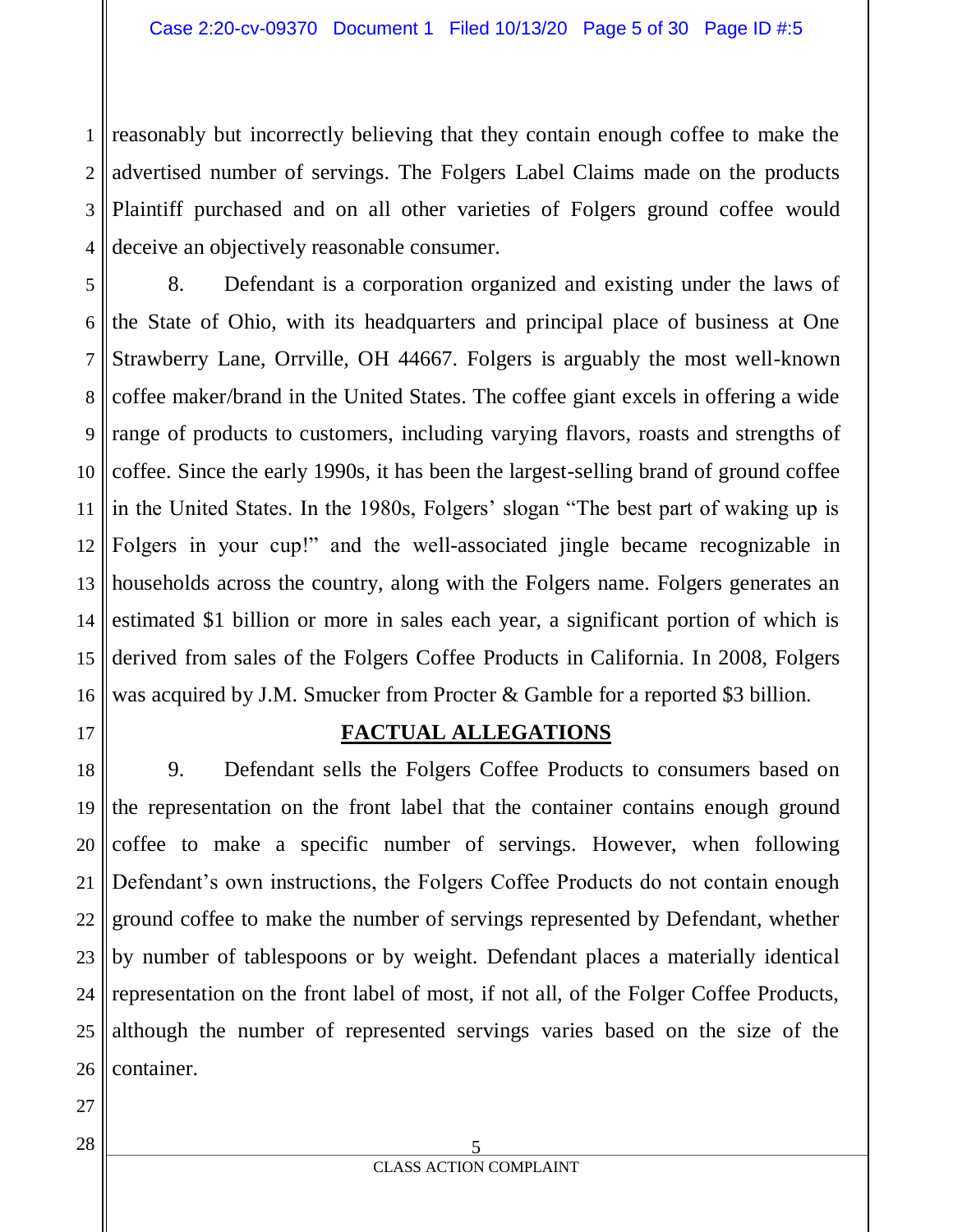1

#### **FOLGERS CLASSIC ROAST**

2 3 4 5 6 7 8 9 10 11 12 10. According to Plaintiff's expert, Folgers is short-changing its customers by a significant amount (*See infra,* ¶ 22). In Plaintiff's case, for example, a coffee canister he purchased, Folgers Classic Roast, prominently states on the front label that it "MAKES UP TO 240 6 FL OZ CUPS." According to this canister, it contains 865 grams. Instructions on the back panel of the canister direct consumers to use the following measurements: "Cold Water: 1 Serving (6 fl. oz)" with "Folgers Coffee: 1 Tablespoon" which yields "1 Serving (6 fl. oz.)". This would lead the reasonable consumer to believe that this recipe produces coffee of "suggested strength," and therefore the same consumer would then expect to be able to produce 240 cups of equally strong coffee, obtained using the same recipe, *i.e.* the canister should contain 240 tablespoons of ground coffee.

13 14 15 11. However, if the back-panel instructions are followed, the canister only produces approximately 170 six fluid-ounce-servings, 70 cups short of what Folgers represents on its front panel.

16 17 18 19 20 21 22 23 24 25 12. As an alternative, the back label states that to brew 10 servings, add 10 servings of cold water (6 oz. each) and ½ measuring cup of Folgers coffee. However, ½ measuring cup is actually 8 tablespoons, a fact not commonly known to the general public. This alternative brew method for a canister that holds 865 grams produces approximately 210 standard servings of *diluted* coffee, not the 240 cups prominently advertised on the front of the canister. Thus, even if one were to assume that every pot of coffee made from the canister was based on a 10 servings recipe, the amount of coffee in the Classic Roast still falls short of the representation as to the number of cups which could be made from the canister, and the cups that would be made would be weak and diluted.

26 27 13. The same shortfall is evident in other Folgers Classic Roast canisters. Indeed, another Folgers Classic Roast canister purports to produce up to 380 six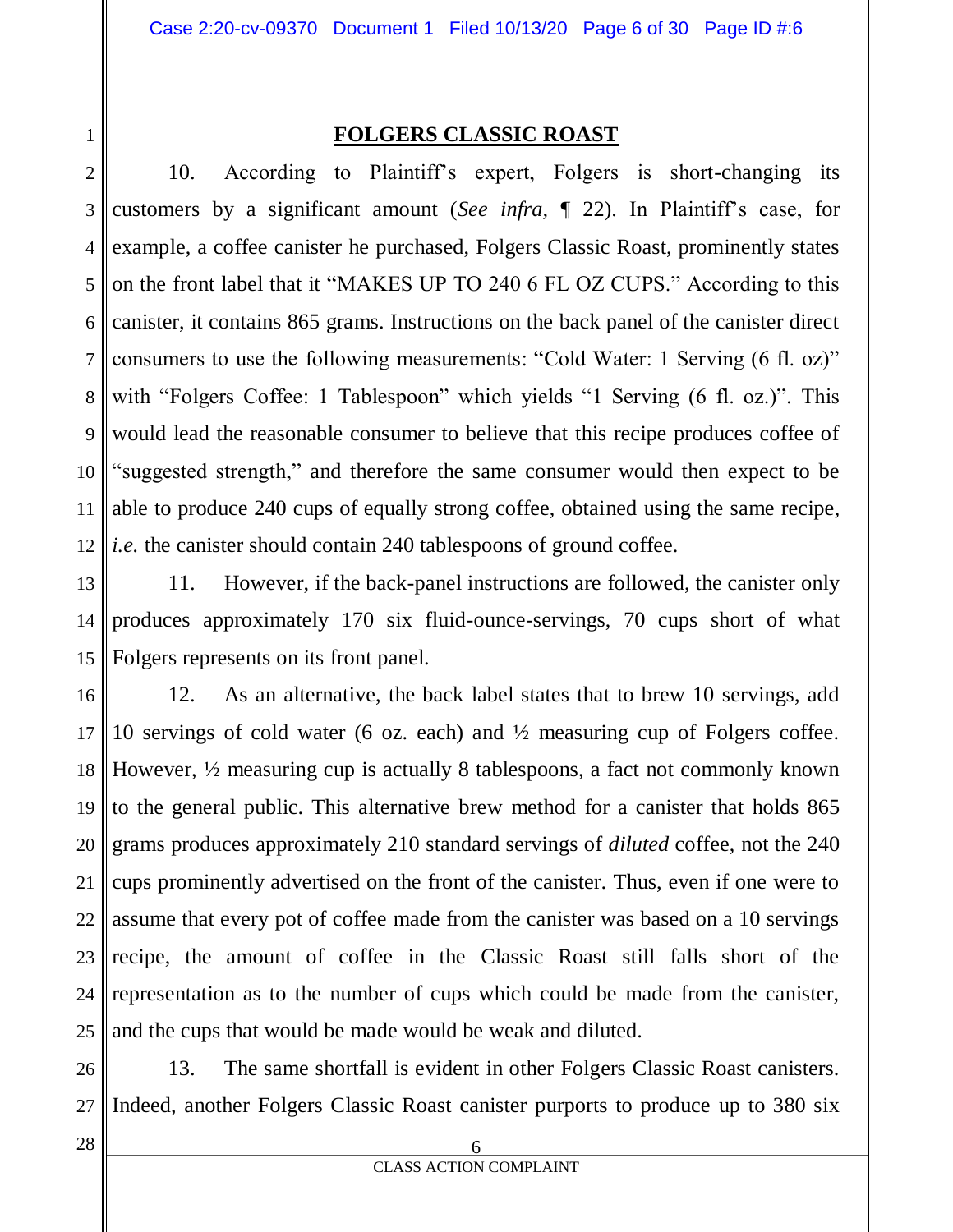1 2 3 4 5 6 7 8 9 fluid ounce cups, stating on the front label: "MAKES UP TO 380 6 FL OZ CUPS." The canister contains 1360 grams of coffee. A consumer following the instructions on the label of the Folgers Classic Roast canister is directed to utilize one tablespoon of Folgers coffee to yield one six fluid ounce serving and would expect the canister to produce 380 cups of the "suggested strength" coffee. But the canister only produces approximately 267 six fluid ounce servings, 113 cups short of what Folgers represents the canister contains. Following the 10 serving recipe likewise produces far less than the 380 six fluid ounce cups – yielding just 334 standard, but *diluted*, servings.

10

#### **FOLGERS CLASSIC DECAF**

11 12 13 14 15 16 17 18 19 14. The Folgers Classic Decaf canister purchased by Plaintiff prominently states on the front label that it "MAKES UP TO 240 6 FL OZ CUPS." According to this canister, it contains 865 grams. Instructions on the back panel of the canister direct consumers to use the following measurements: "Cold Water: 1 Serving (6 fl. oz)" with "Folgers Coffee: 1 Tablespoon" which yields "1 Serving (6 fl. oz.)". This means that each Classic Decaf canister should contain 240 tablespoons of coffee to satisfy the representation on the front label. A reasonable consumer would follow the measurements supplied by the manufacturer to obtain the best results—*i.e*, the "suggested strength."

20 21 22 15. However, if the back-panel instructions are followed, the canister only produces approximately 181 six fluid-ounce-servings, 59 cups short of what Folgers represents on its front panel.

23 24 25 26 27 16. The alternative 10 serving recipe for coffee suggested by Folgers, in a canister that holds 865 grams, produces only 227 cups of *diluted* coffee, not the 240 cups advertised on the front of the canister. Thus, even if one were to assume that every pot of coffee made from the canister was based on a 10 servings pot, the amount of coffee in the Classic Decaf canister still falls short of the representation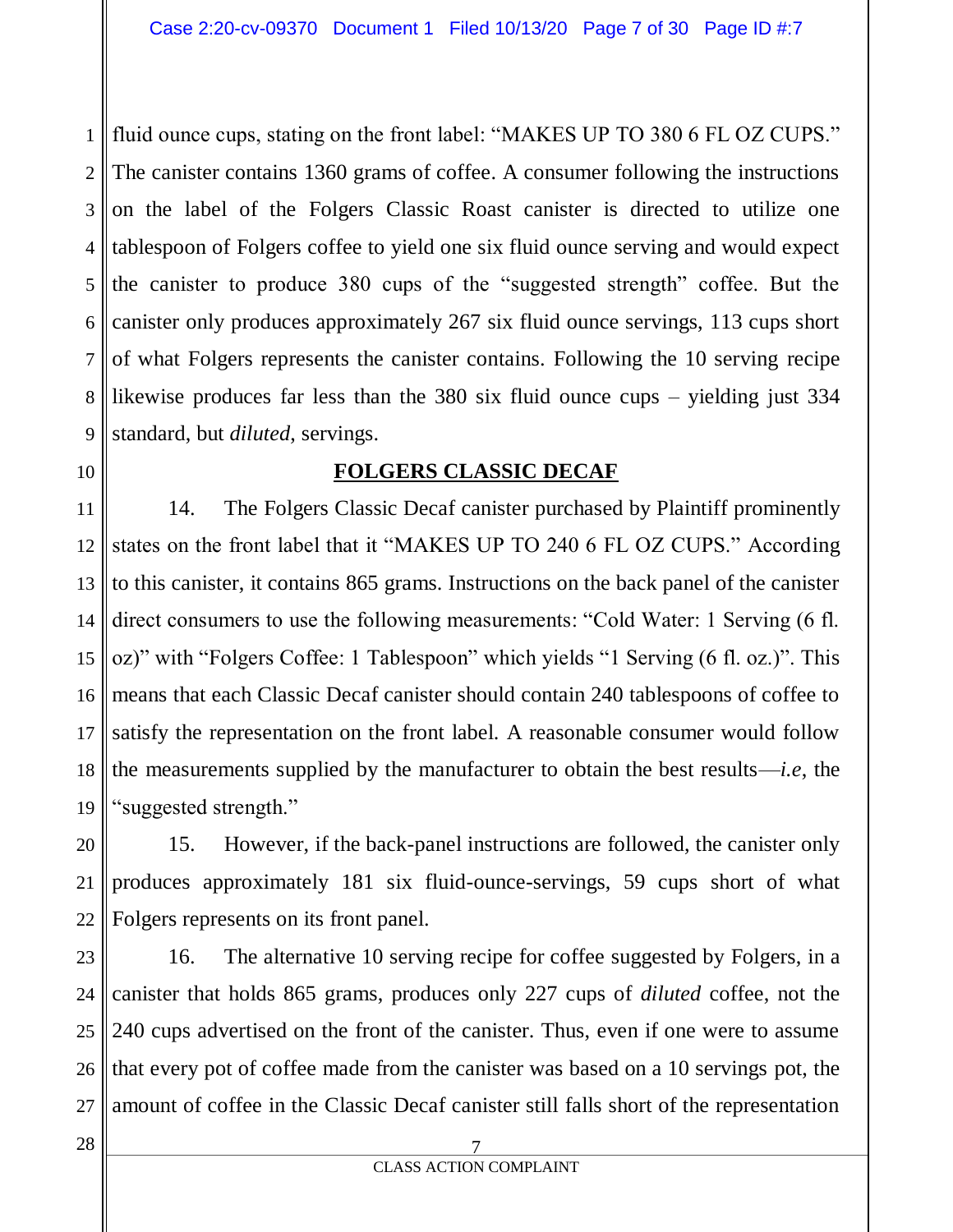as to the number of cups which could be made from the canister, and the cups that would be made would be weak and diluted.

**MEASUREMENT BY WEIGHT**

# 

17. Moreover, even if one were to follow the instructions based on weight, the Folger Coffee Products still fall short of what is represented. The weight of 1 tablespoon of coffee varies by variety.<sup>2</sup> Plaintiff's expert examined a sampling of Folgers Coffee Products, including the varieties purchased by Plaintiff, and discerned the following gram weights per tablespoon illustrated below. Based on these gram weights, the canisters simply do not contain enough coffee to produce the promised number of cups at the suggested strength. (*See* Chart, *infra* ¶ 22):



<sup>2</sup> https://espressocoffeeguide.com/how-much-coffee-per-cup/ (noting that 2 tablespoons is 10.6 grams); https://www.backyardbeans.com/blog/2017/11/1/how-much-coffee-should-i-use ("1 level tablespoon of beans or grounds is about 5 grams. ").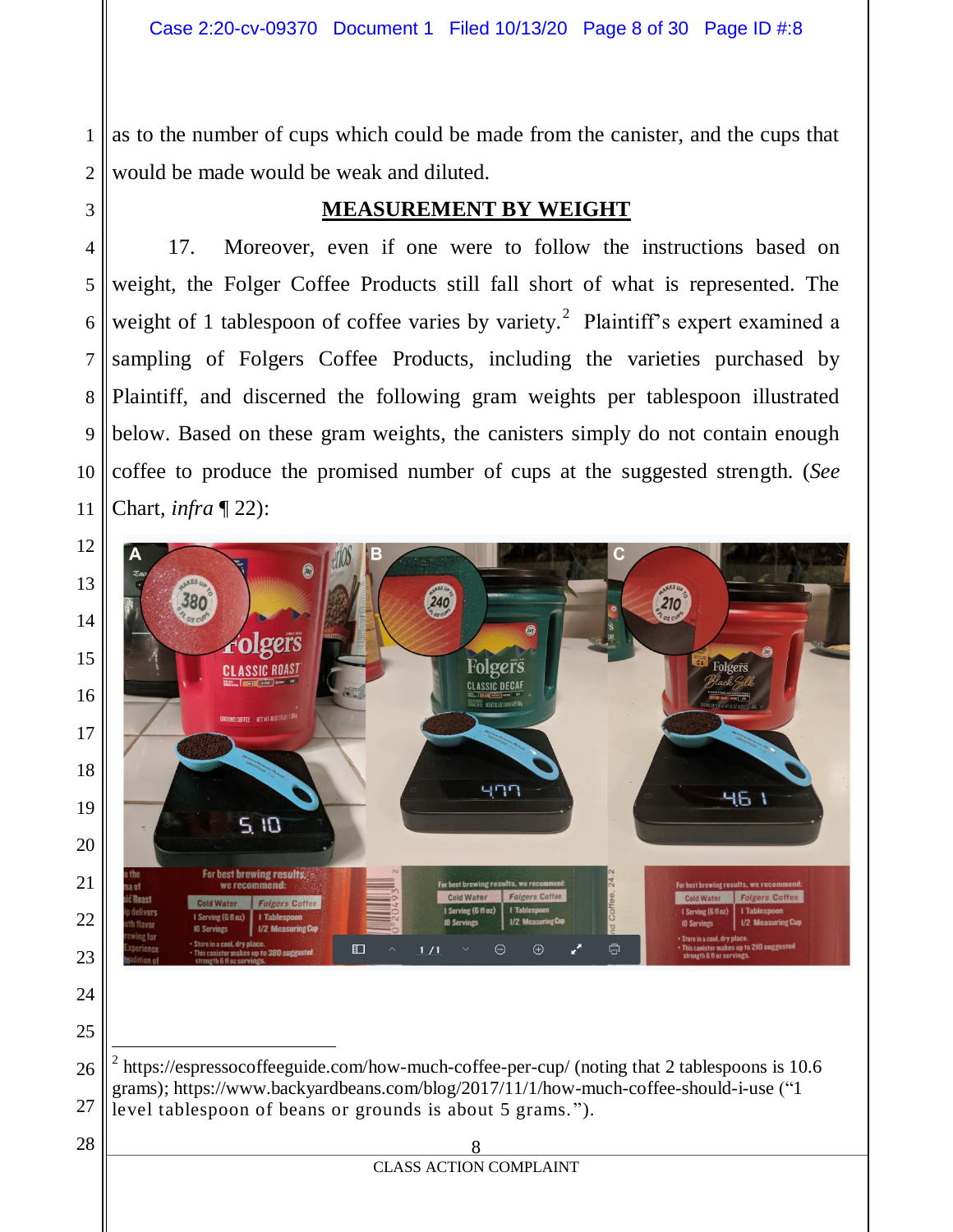18. In each of the Folgers Coffee Products reviewed by the expert, the front panel prominently and conspicuously states the number of cups the canister will produce, as shown above and in the Classic Decaf and Classic Roast canisters illustrated below and taken from commercial websites to ensure the quality of the photograph but an accurate replica of one which Plaintiff purchased:



19. The back panel of each relevant Folgers product contains the information with respect to a "serving" as illustrated: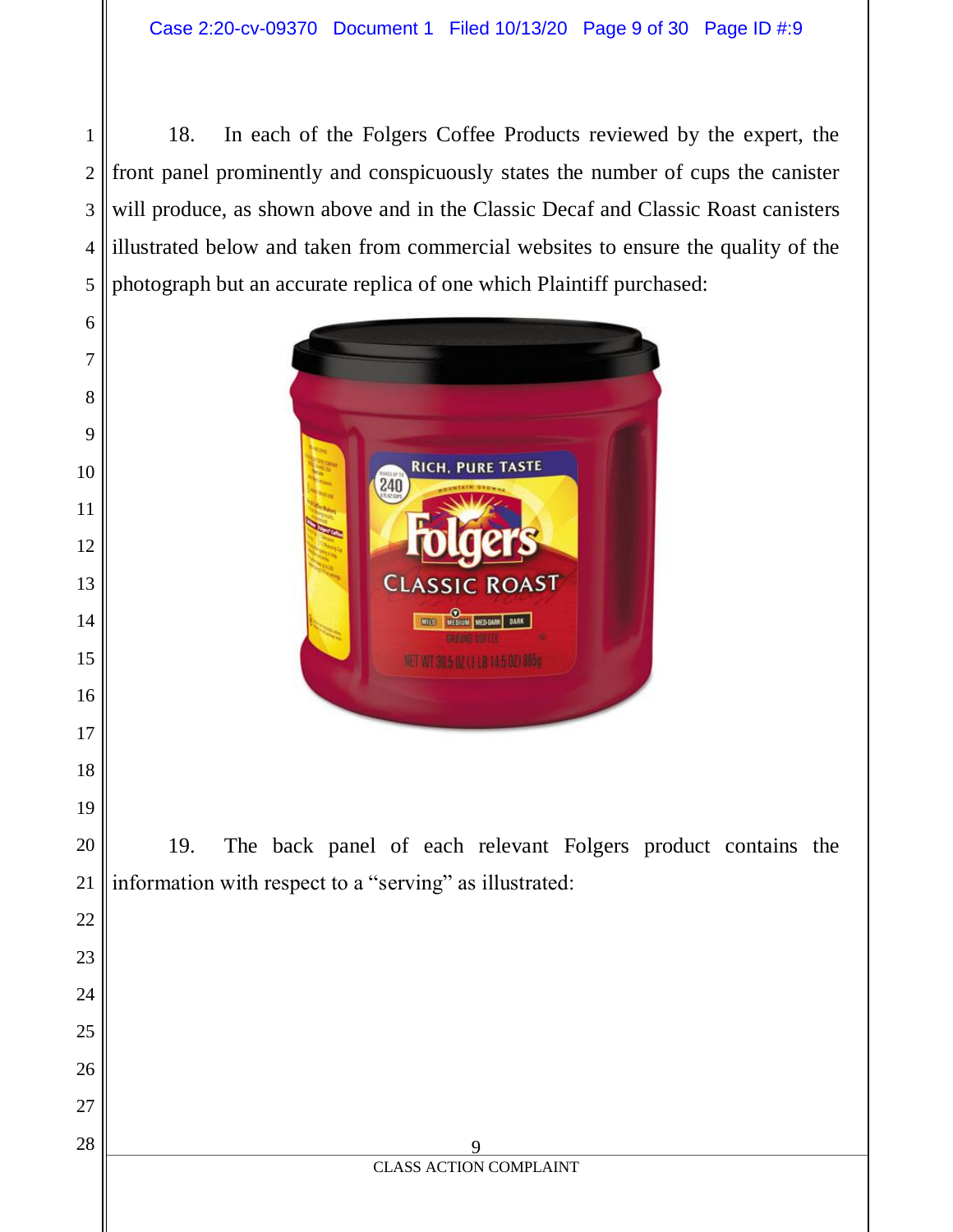

20. Until consumer complaints were filed in recent months, Folgers represented to consumers that 1 tablespoon of coffee was necessary to achieve one suggested strength cup of coffee on its own website. There, one found a calculator which advised customers how much coffee to use per cup. If one asked how to make 10 cups, the calculator advised to use 10 tablespoons of Folgers Coffee:<sup>3</sup>

 

 $\overline{a}$ 

 Screenshot was taken Sept. 9, 2020 from [https://www.folgerscoffee.com/coffee-how-to/how](https://www.folgerscoffee.com/coffee-how-to/how-to-measure-coffee)[to-measure-coffee.](https://www.folgerscoffee.com/coffee-how-to/how-to-measure-coffee) This instruction has now been deleted without explanation.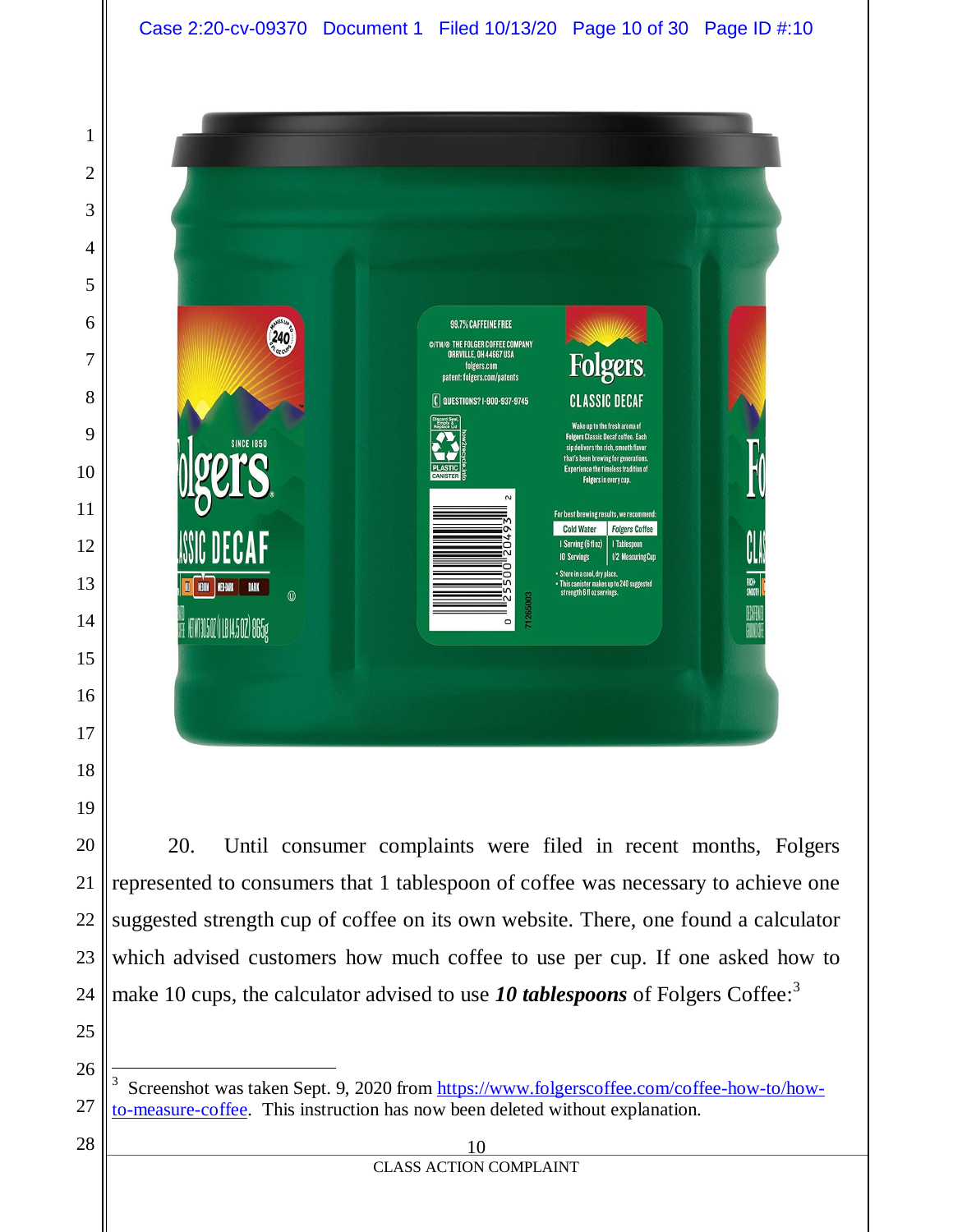|                        |                                                                                                                                                                                                                                                | <b>COFFEE BASICS</b> | <b>COFFEE RECIPES</b> | THE FOLGERS STORY - | <b>PROMOTIONS</b> |
|------------------------|------------------------------------------------------------------------------------------------------------------------------------------------------------------------------------------------------------------------------------------------|----------------------|-----------------------|---------------------|-------------------|
|                        | Home / Coffee Basics / How to Measure Coffee                                                                                                                                                                                                   |                      |                       |                     |                   |
|                        | <b>HOW TO MEASURE COFFEE</b>                                                                                                                                                                                                                   |                      |                       |                     |                   |
| <b>CUPS CALCULATOR</b> |                                                                                                                                                                                                                                                |                      |                       |                     |                   |
|                        | Whether you're brewing coffee for a family reunion or just a small gathering, use our coffee calculator to figure out how much water<br>and Folgers® Coffee you need.* Just enter how many cups you want to brew, and we'll tell you the rest. |                      |                       |                     |                   |
|                        | * Results based on household coffee makers. Not for use with foodservice machines.                                                                                                                                                             |                      |                       |                     |                   |
|                        | How many cups of coffee would you like to brew?                                                                                                                                                                                                |                      |                       |                     |                   |
| 10                     | <b>CALCULATE</b>                                                                                                                                                                                                                               | <b>RESET</b>         |                       |                     |                   |
|                        |                                                                                                                                                                                                                                                |                      |                       |                     |                   |

# **EXPERT ANALYSIS**

21. As noted, Plaintiff retained an expert to test Folgers' claims. The expert is a Ph.D. chemist with experience in the coffee industry, and with appropriate training in mathematical measurements and testing. The expert personally brewed the varieties of coffee purchased by Plaintiff as well as the Folgers Black Silk variety. In making his assessment, he took into account standard scientific measurements applied to brewing coffee, such as extraction yield ("EY") and total dissolved solids ("TDS"), measured using an industry standard refractive index measurement. He calculated the exact gram weight per tablespoon for each variety. The expert also considered Folgers' assertion that: "The general rule is to add 1 level tablespoon of ground coffee per cup. For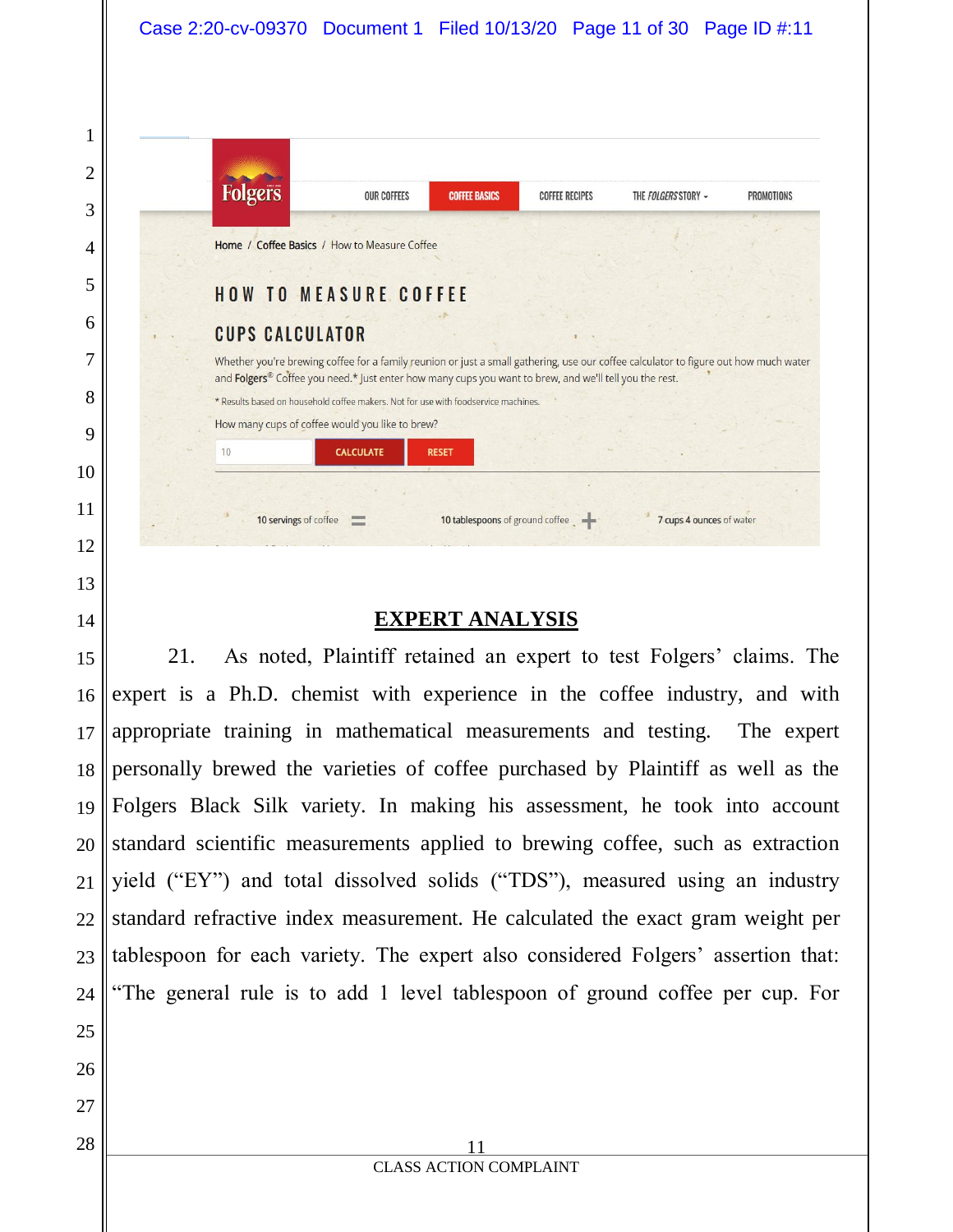1 2 example, 6 tablespoons of ground coffee would be recommended for making 6 cups."<sup>4</sup>

3 4 5 6 22. The expert's conclusion is that the Folgers canister claims are false. Having personally brewed the coffee according to Folgers' instructions, verified the results and made scientific calculations, his findings are as follows as to the three varieties:

|               |       |      | Advertised Mass of level Number of 6 fl oz cups Number of 6 fl oz cups 96 Underfill for 96 Underfill<br>Canister cup limit (6 fl tablespoon (g attainable brewed using attainable brewed using single serving<br>mass (g) $\sigma$ z cups) $+/-0.1$ g) single serving recipe ten serving recipe | recipe | for ten serving<br>recipe |
|---------------|-------|------|-------------------------------------------------------------------------------------------------------------------------------------------------------------------------------------------------------------------------------------------------------------------------------------------------|--------|---------------------------|
| Classic Roast | +360° | 5.09 |                                                                                                                                                                                                                                                                                                 |        |                           |
| Classic Decaf |       |      |                                                                                                                                                                                                                                                                                                 |        |                           |
| Black Silk    |       |      |                                                                                                                                                                                                                                                                                                 |        |                           |

12 13 14 15 16 17 18 23. While the expert specifically utilized a 1360 gram canister of the Folgers Classic Roast in his analysis, the same methodology provides the coffee yield for the 865 gram canister of Folgers Classic Roast purchased by Plaintiff. This canister promises 240 servings, but merely yields approximately 170 single six fluid ounce cups or 212, *diluted*, six fluid ounce cups using the ten serving recipe. Thus, the 865 gram canister of Folgers Classic Roast has a 29.2 % underfill based on the single serving recipe or a 11.7% underfill for the ten serving recipe.

19 20 21 22 23 24 24. Folgers has previously acknowledged that its coffee yield per canister is not accurate. In a website, *Truthinadverising.com*, the editors doubted the ability of a Folgers' canister to produce the number of cups as advertised. Folgers responded, noting that it suggests using *1-2 tablespoons* of ground coffee for every 6 fl. ounces of water based on personal preference, which would have an impact on the number of cups a canister will yield. Folgers then indicated that a 30.5 oz.

25 26

 $\overline{a}$ 

7

8

9

10

11

28

<sup>4</sup> [https://www.folgerscoffee.com/frequently-asked-questions,](https://www.folgerscoffee.com/frequently-asked-questions) Question 3: "What Is The Best Way to Brew Ground and Whole Bean Coffee?" (last accessed Sept. 9, 2020).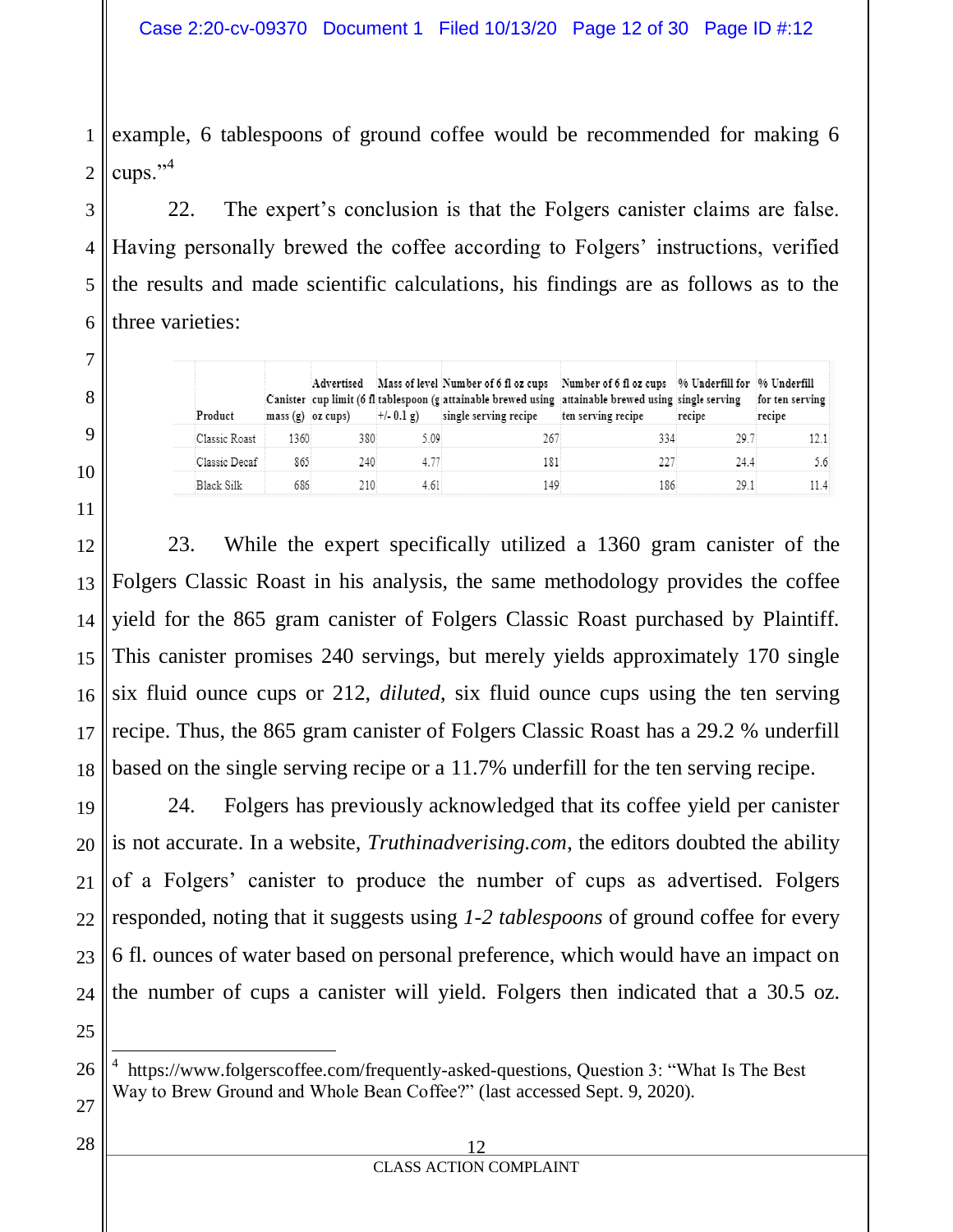1 2 3 4 container, without reference to the type of coffee, "should yield about 215-240 cups per canister." (https://www.truthinadvertising.org/folgers/). However, this information is not widely known or disseminated, and is contrary to the representations that Folgers continues to make on the front of the canisters.

#### **CONSUMER CONFIRMATION**

25. Recent publicity concerning this issue has brought forth thousands of comments on websites from dissatisfied Folgers consumers. For example:

8

9

10

11

12

13

14

15

16

17

18

19

20

21

22

23

24

25

5

6

7

- Karen A. stated: "Please add me [to a consumer action]...the last container I bought said up to 270 cups and that was not true."
- Erika D. reported: "I also had this problem [of underfill] but I would just shrug it off because it's my favorite brand of coffee."
- Theresa said: "Please add me. I buy Folgers all the time and I never realized why my coffee never lasted as long as it should have."
- Victoria S. complained: "I drink Folgers coffee every day. I knew I was getting short changed."
- Celeste F. observed: "I have purchased 5 of these containers and they go too fast for the [amount] stated in them."<sup>5</sup>

# **FOLGERS' FALSE LABELING HARMS CONSUMERS**

26. The Folgers Label Claims are objectively deceptive and, as alleged herein, violate the California Consumers Legal Remedies Act, Cal. Civ. Code § 1750, *et seq.* and California's False Advertising Law, Cal. Bus. & Prof. Code § 17500, *et seq.*, and constitute breaches of express and implied warranty, intentional and negligent misrepresentation and unjust enrichment.

13 CLASS ACTION COMPLAINT

<sup>26</sup> 27  $\overline{a}$ All quotes from [https://topclassactions.com/lawsuit-settlements/consumer](https://topclassactions.com/lawsuit-settlements/consumer-products/beverages/folgers-class-action-says-coffee-servings-are-inflated/)[products/beverages/folgers-class-action-says-coffee-servings-are-inflated/](https://topclassactions.com/lawsuit-settlements/consumer-products/beverages/folgers-class-action-says-coffee-servings-are-inflated/) (last accessed Sept. 9, 2020).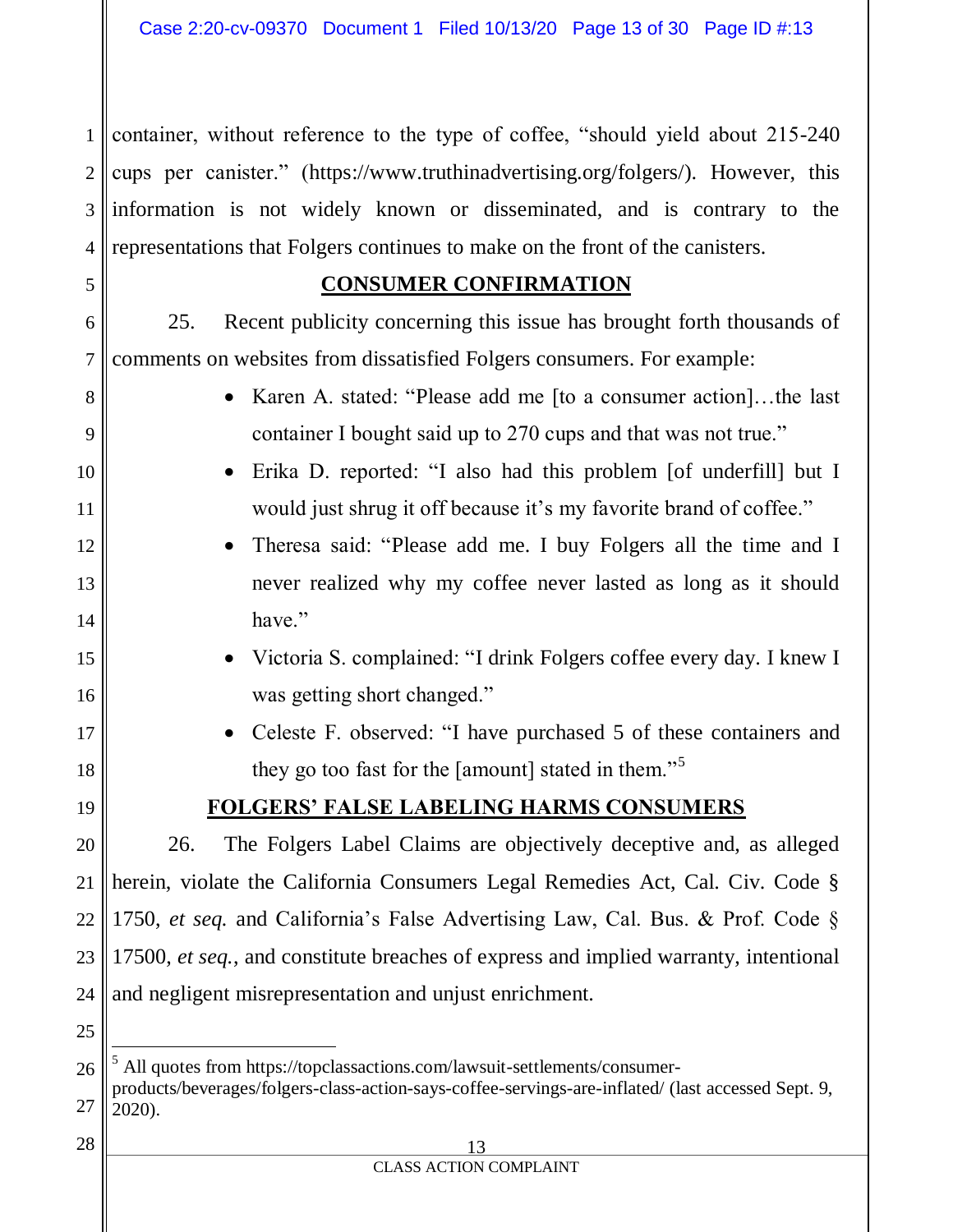1 2 3 4 5 27. Throughout the Class Period defined below, Defendant has engaged in, and continues to engage in, the Folgers Label Claims. As a result, Defendant has sold thousands, if not millions, of Folgers Coffee Products to unsuspecting consumers across United States and California through its retailers and online sales channels during the Class Period.

6 7 8 28. Defendant's Folgers Label Claims are false as discussed above, based on the fact that the Folgers Coffee Products are represented as having characteristics that they, in fact, do not have.

9 10 11 29. Defendant's Folgers Label Claims are material since this practice was likely to deceive Plaintiff and the Class Members acting reasonably in the same circumstances.

12 13 14 15 16 17 18 30. Plaintiff and the Class Members suffered injury in fact and lost money as a result of Defendant's deceptive practices in that they: (1) paid more for a Coffee Product that was not as represented; (2) were deprived of the benefit of the bargain because the Folgers Coffee Products they purchased were materially different than what Defendant had stated on the label; and (3) were deprived of the benefit of the bargain because the Folgers Coffee Products they purchased had less value than what Defendant represented.

19

20

21

25

26

27

28

# **CLASS ALLEGATIONS**

31. Plaintiff repeats and re-alleges the allegations contained in every preceding paragraph as if fully set forth herein.

22 23 24 32. Plaintiff brings this action on behalf of himself and all other similarly situated Class Members pursuant to Rule 23 of the Federal Rules of Civil Procedure and seeks certification of the following Classes: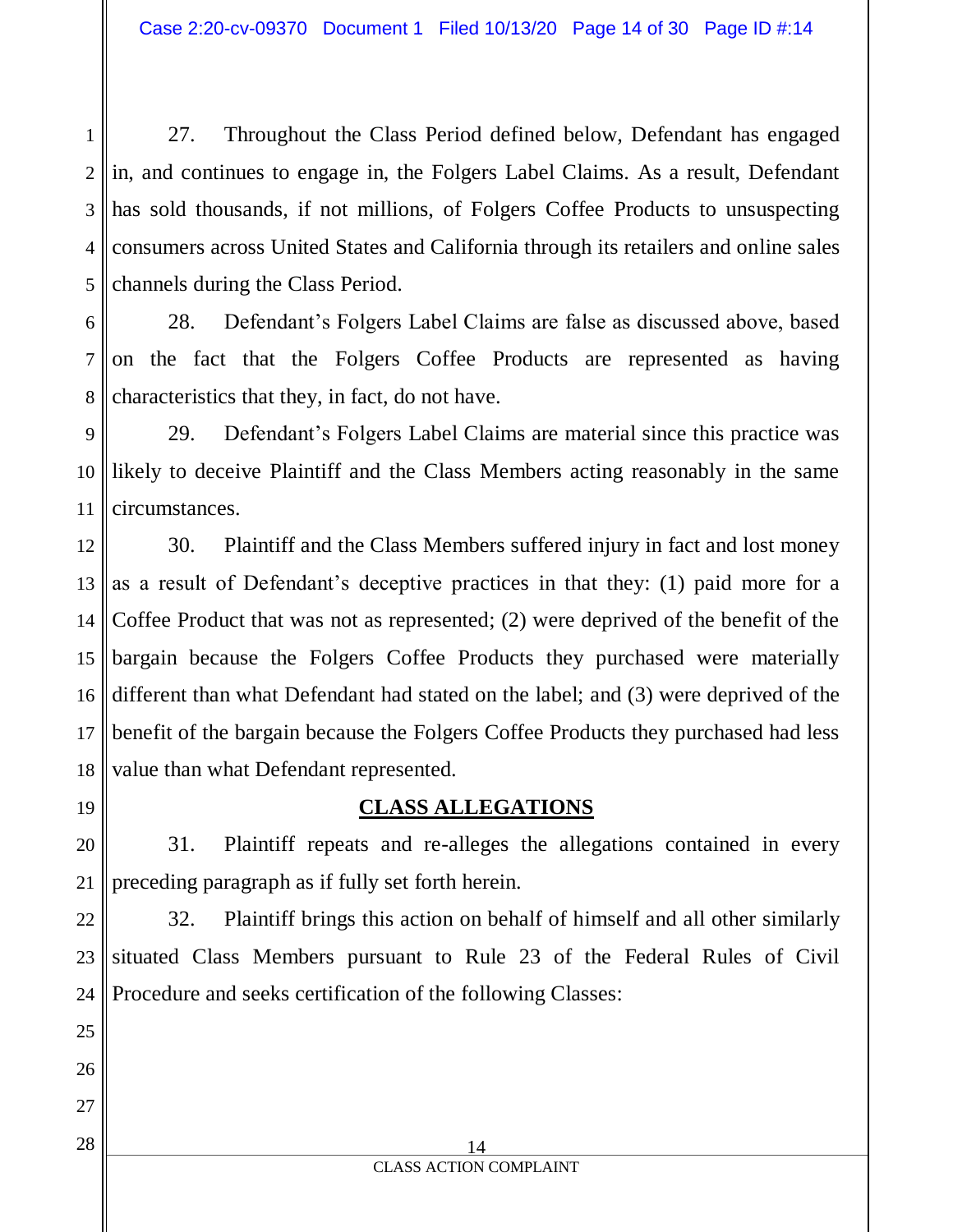Nationwide Class

All persons who purchased any of the Folgers Coffee Products in the United States within the applicable statute of limitations period.

California Subclass

All persons who purchased any of the Folgers Coffee Products in the State of California within the applicable statute of limitations period.

33. Excluded from the Classes are Defendant and its parents, subsidiaries, affiliates, officers and directors, current or former employees, and any entity in which Defendant has a controlling interest as well as all individuals who make a timely election to be excluded from this proceeding using the correct protocol for opting out and all judges assigned to hear any aspect of this litigation, as well as their immediate family members.

34. Plaintiff is a member of the Nationwide Class and the California Subclass.

35. Numerosity: The members of the Classes are so numerous that joinder of all members is impracticable. Plaintiff is informed and believes that the proposed Classes contain hundreds or even thousands of individuals who have been damaged by Defendant's conduct as alleged herein. The precise number of Class Members is unknown to Plaintiff but may be determined with reasonable accuracy through class discovery.

36. Existence and Predominance of Common Questions of Law and Fact: This action involves common questions of law and fact, which predominate over any questions affecting individual Class Members. These common legal and factual questions include, but are not limited to, the following: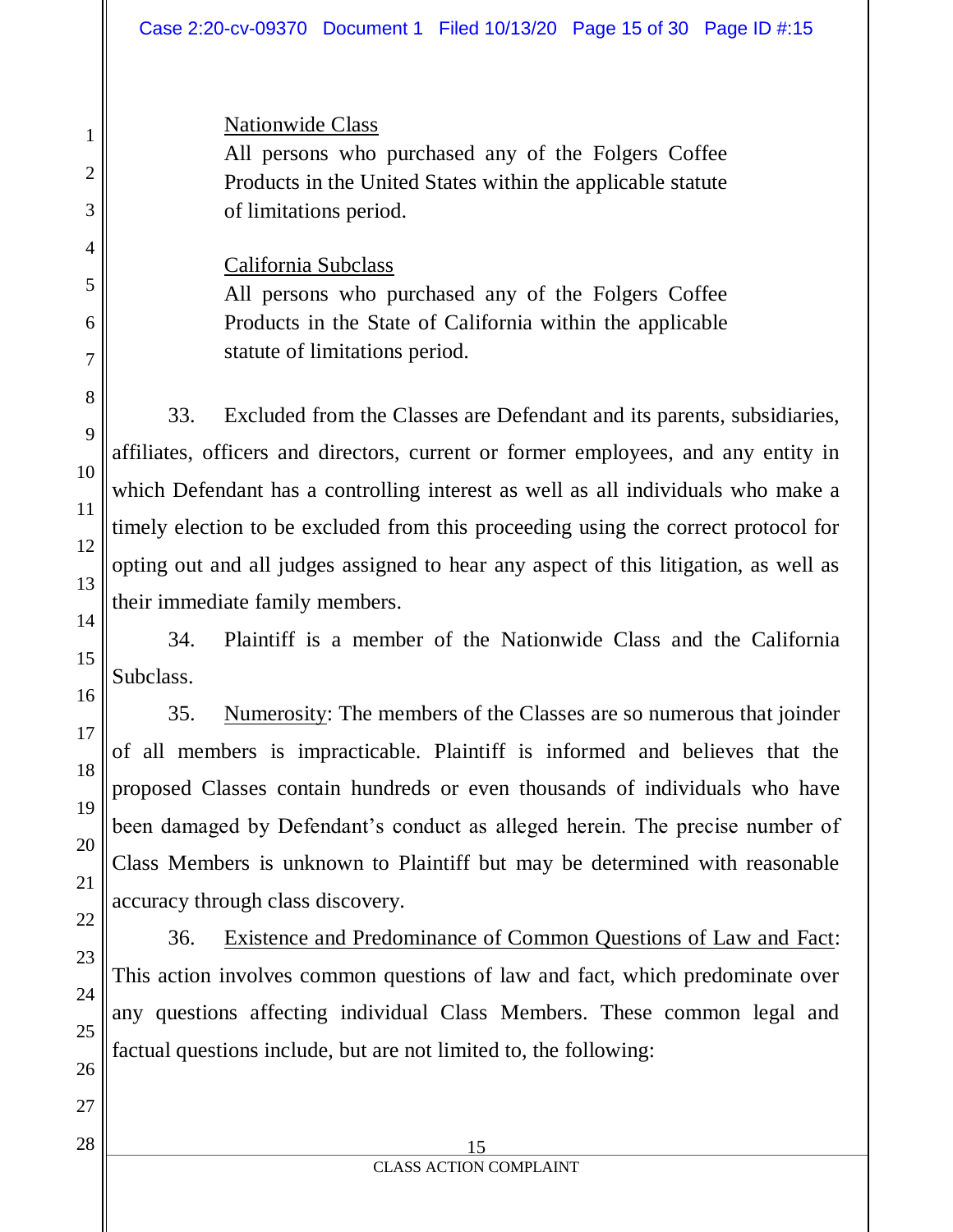1 2 3 a. Whether Defendant made false and/or misleading statements to the Class, the Subclass and the public concerning the cup yield in the Folgers Coffee Products;

4 5 b. Whether Defendant omitted material information to the public concerning the actual cup yield of the Folgers Coffee Products;

6 7 c. Whether Defendant's packaging for the Folgers Coffee Products is misleading and deceptive;

8 9 d. Whether the container label on the Folgers Coffee Products is misleading and deceptive;

10

e. Whether Defendant's conduct violates the law; and

11 12 f. Whether Plaintiff and the Class Members have been damaged and if so the proper calculation of damages.

13 14 15 16 17 37. Typicality: Plaintiff's claims are typical of the claims of the Class Members because, *inter alia,* all Class and Subclass Members have been impacted in the same way by Defendant's false and misleading label claims about the serving yield of its Folgers Coffee Products. Plaintiff is advancing the same claims and legal theories on behalf of himself and all members of the Class and Subclass.

18 19 20 21 22 38. Adequacy: Plaintiff will fairly and adequately protect the interests of the Class and Subclass. Plaintiff has retained counsel experienced in complex consumer class action litigation, and Plaintiff intends to prosecute this action vigorously. Plaintiff has no antagonistic or adverse interest to those of the Class and Subclass.

23 24 25 26 27 39. Superiority: The nature of this action and the nature of the laws available to Plaintiff and the Class and the Subclass make the use of the class action format a particularly efficient and appropriate procedure to afford relief to him and the Class and the Subclass for the wrongs alleged. The damages or other financial detriment suffered by individual members of the Class and Subclass are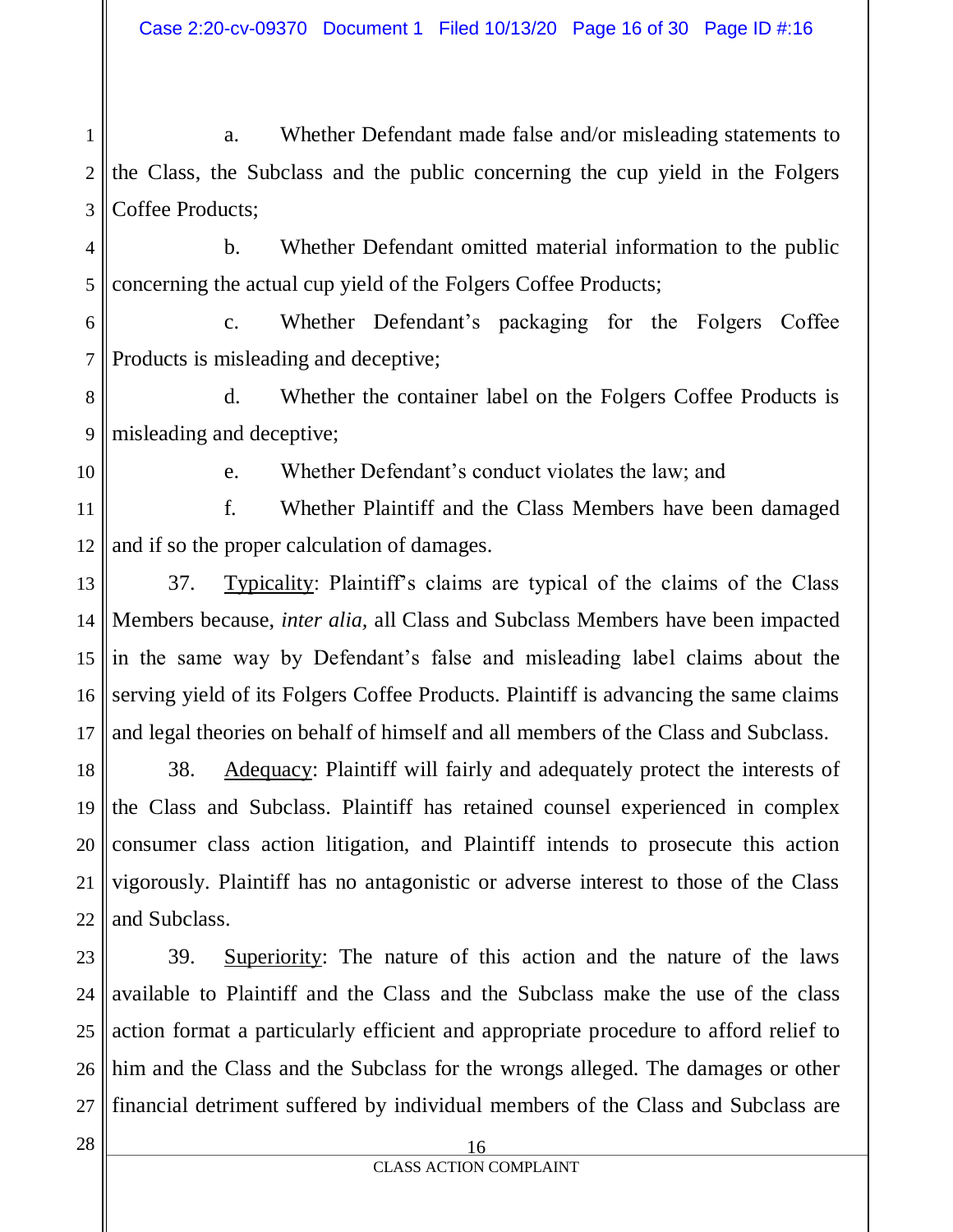1 2 3 4 5 6 7 miniscule compared to the burden and expense that would be entailed by individual litigation of their claims against Defendant. It would thus be virtually impossible for Plaintiff and the members of the Class and Subclass, on an individual basis, to obtain effective redress for the wrongs done to them. Absent the class action, members of the Class and Subclass would not likely recover, or would not likely have the chance to recover, damages and/or restitution from Defendant, which would continue to retain the proceeds of its wrongful conduct.

#### **FIRST CLAIM FOR RELIEF**

# **Violation of California's Consumers Legal Remedies Act, California Civil Code § 1750,** *et seq. (for the California Subclass)*

11 12 40. Plaintiff realleges and incorporates by reference the allegations previously asserted above.

13 14 15 41. Plaintiff brings this claim individually and on behalf of the members of the proposed California Subclass against Defendant pursuant to California's Consumer Legal Remedies Act ("CLRA"), Cal. Civ. Code § 1750, *et seq.*

16 17 18 19 20 42. The Folgers Coffee Products are "goods" within the meaning of Cal. Civ. Code § 1761(a), Defendant is a "person" within the meaning of Cal. Civ. Code § 1761(c), and the purchases of such Folgers Coffee Products by Plaintiff and members of the California Subclass constitute "transactions" within the meaning of Cal. Civ. Code § 1761(e).

21 22 23 24 25 43. Cal. Civ. Code  $\S$  1770(a)(5) prohibits "[r]epresenting that goods or services have sponsorship, approval, characteristics, ingredients, uses, benefits, or quantities which they do not have . . . ." By marketing the Folgers Coffee Products with their current packaging, Defendant has represented and continues to represent that the Folgers Coffee Products have characteristics (*i.e*., contain enough ground

27

26

8

9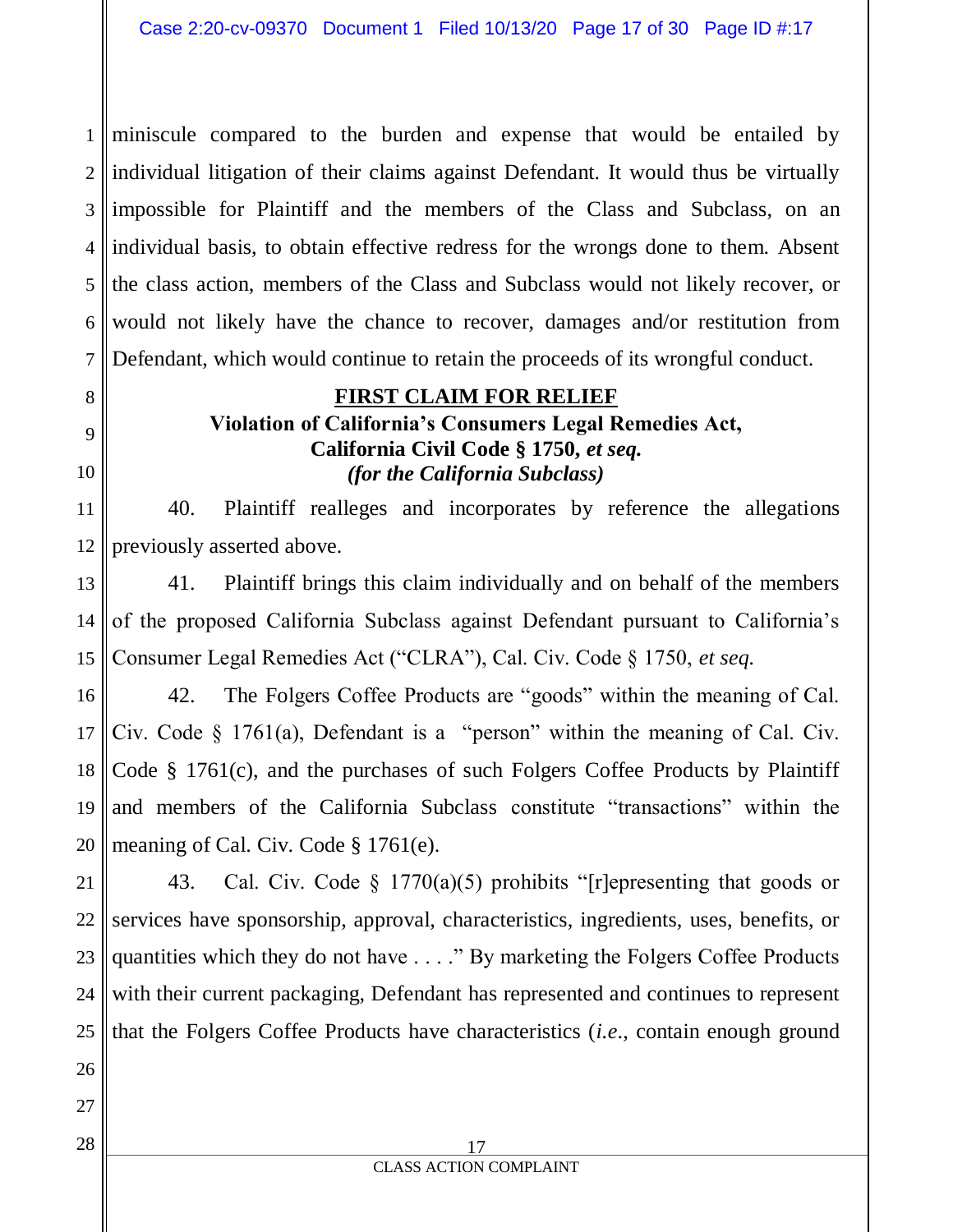1 2 coffee to make up to a specified number of servings) that they do not have. Therefore, Defendant has violated section 1770(a)(5) of the CLRA.

3 4 5 6 7 8 9 44. Cal. Civ. Code § 1770(a)(7) prohibits "[r]epresenting that goods or services are of a particular standard, quality, or grade, or that goods are of a particular style or model, if they are of another." By marketing the Folgers Coffee Products with their current packaging, Defendant has represented and continues to represent that the Folgers Coffee Products are of a particular standard (*i.e*., contain enough ground coffee to make up to a certain number of servings) which they do not possess. Therefore, Defendant has violated section 1770(a)(7) of the CLRA.

10 11 12 13 14 45. Cal. Civ. Code §1770(a)(9) prohibits "[a]dvertising goods or services with intent not to sell them as advertised." By marketing the Folgers Coffee Products as containing enough ground coffee to make a specified number of servings, but not intending to sell the Folgers Coffee Products as such, Defendant has violated section 1770(a)(9) of the CLRA.

15 16 17 18 19 46. At all relevant times, Defendant has known or reasonably should have known that the Folgers Coffee Products did not contain enough ground coffee to make the represented number of servings, and that Plaintiff and other members of the California Subclass would reasonably and justifiably rely on the packaging in purchasing the Folgers Coffee Products.

20 21 22 23 24 47. Plaintiff and members of the California Subclass have justifiably relied on Defendant's misleading representations when purchasing the Folgers Coffee Products. Moreover, based on the materiality of Defendant's misleading and deceptive conduct, reliance may be presumed or inferred for Plaintiff and members of the California Subclass.

25 26 27 48. Plaintiff and members of the California Subclass have suffered and continue to suffer injuries caused by Defendant because they would have paid significantly less for the Folgers Coffee Products, or would not have purchased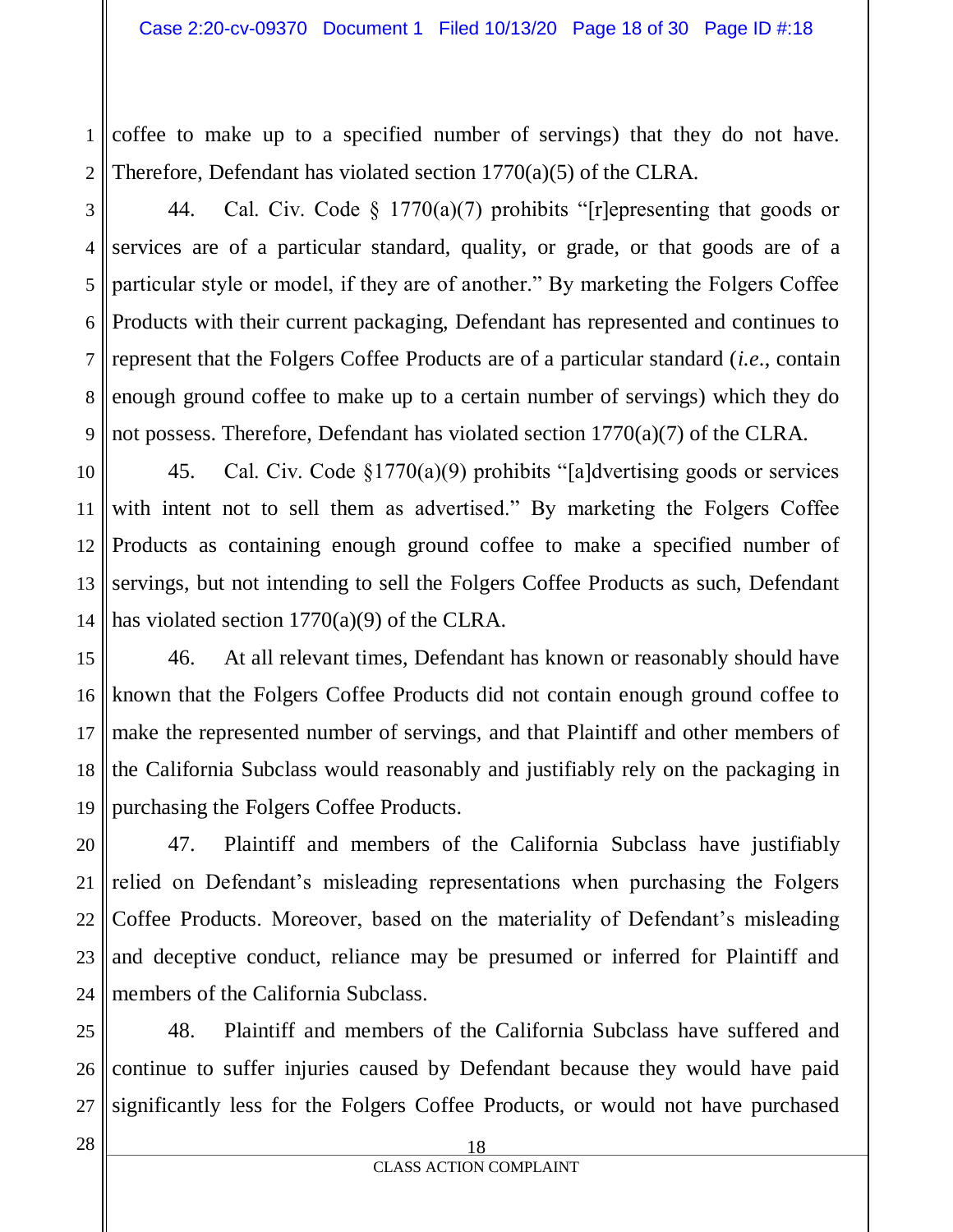1 2 them at all, had they known that the Folgers Coffee Products contain substantially less ground coffee to make the promised number of servings.

3 4 5 6 7 49. An objectively reasonable consumer would have been deceived by the Folgers Label Claims, as they are inaccurate and misleading. Defendant's practices are unfair and deceptive. Thus, Plaintiff requests that this Court enjoin Defendant from continuing to violate the CLRA as discussed herein and/or from violating the CLRA in the future.

#### **SECOND CLAIM FOR RELIEF**

## **Violation of California's False Advertising Law, California Business & Professions Code § 17500,** *et seq. (for the California Subclass)*

11 12 50. Plaintiff realleges and incorporates by reference the allegations previously asserted above.

13 14 15 51. Plaintiff brings this claim individually and on behalf of the members of the proposed California Subclass against Defendant pursuant to California's False Adverting Law ("FAL"), Cal. Bus. & Prof. Code § 17500, et seq.

16 17 18 19 20 21 22 52. The FAL makes it "unlawful for any person to make or disseminate or cause to be made or disseminated before the public . . . in any advertising device . . . or in any other manner or means whatever, including over the Internet, any statement, concerning . . . personal property or services professional or otherwise, or performance or disposition thereof, which is untrue or misleading and which is known, or which by the exercise of reasonable care should be known, to be untrue or misleading." Cal. Bus. & Prof. Code § 17500.

23 24 25 26 53. Defendant has represented and continues to represent to the public, including Plaintiff and members of the Subclass, through its deceptive packaging, that the Folgers Coffee Products contain enough ground coffee to make substantially more servings than they can actually make. Because Defendant has

27

8

9

10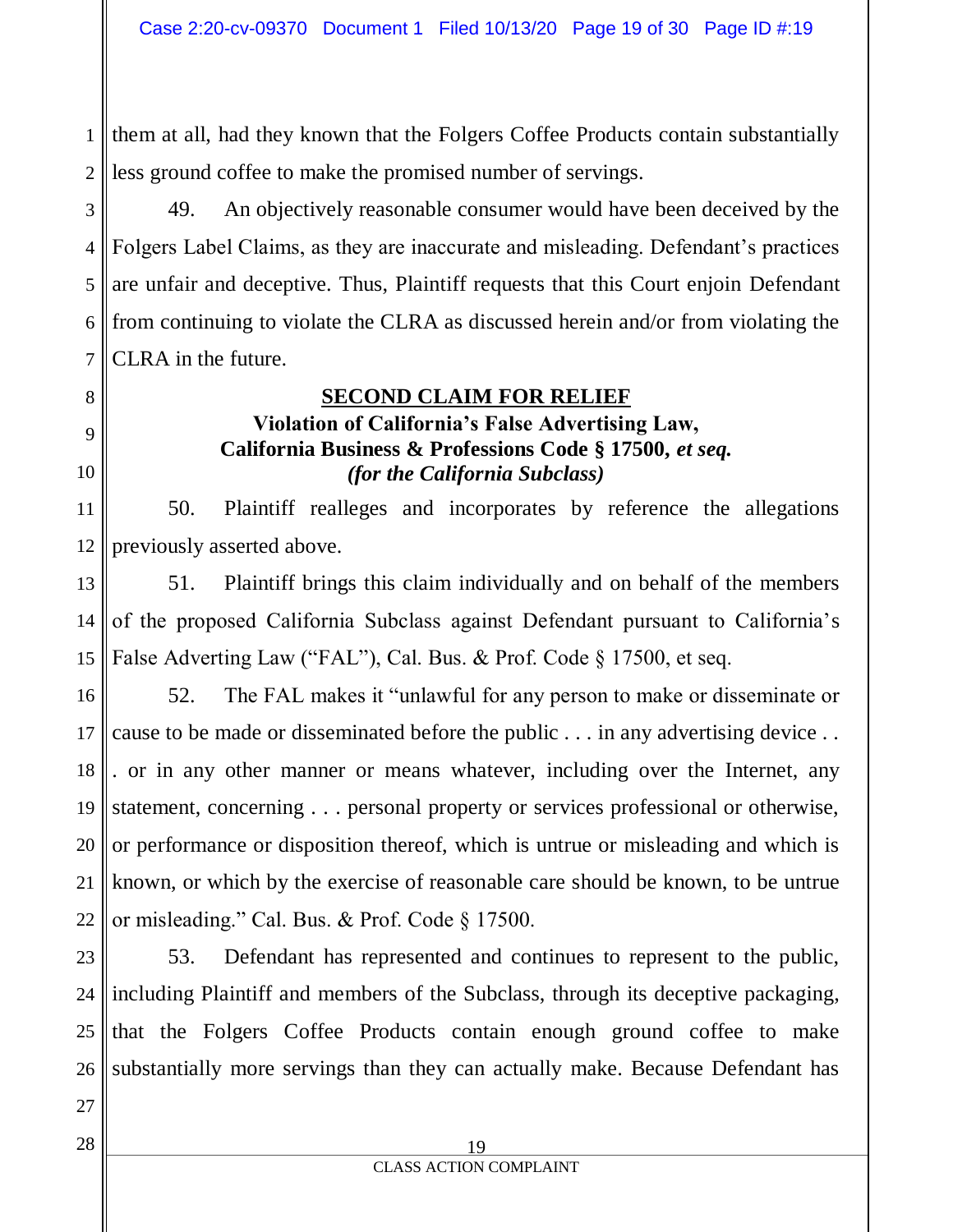1 2 3 4 disseminated misleading information regarding the Folgers Coffee Products, and Defendant knows, knew, or should have known through the exercise of reasonable care that the representations were and continue to be misleading, Defendant has violated the FAL.

5 6 54. As a result of Defendant's false advertising, Defendant has and continues to unlawfully obtain money from Plaintiff and members of the Subclass.

7 8 9 10 11 12 13 55. Plaintiff requests that this Court cause Defendant to restore this fraudulently obtained money to them and members of the Subclass, to disgorge the profits Defendant made on these transactions, and to enjoin Defendant from violating the FAL or violating it in the same fashion in the future as discussed herein. Otherwise, Plaintiff and members the California Subclass may be irreparably harmed and/or denied an effective and complete remedy if such an order is not granted.

# **THIRD CLAIM FOR RELIEF**

# **Violation of California's Unfair Competition Law ("UCL"),**

# **California Business & Professions Code § 17200,** *et seq. (for the California Subclass)*

17 18 56. Plaintiff realleges and incorporates by reference the allegations previously asserted above.

19 20 57. Plaintiff brings this claim individually and on behalf of the members of the proposed California Subclass against Defendant.

21 22 23 58. The UCL, Cal. Bus. & Prof Code § 17200, provides, in pertinent part, that "unfair competition shall mean and include unlawful, unfair or fraudulent business practices and unfair, deceptive, untrue or misleading advertising . . . ."

24 25 26 59. Under the UCL, a business act or practice is "unlawful" if it violates any established state or federal law. Defendant's false and misleading advertising of the Folgers Coffee Products was and continues to be "unlawful" because it

27 28

14

15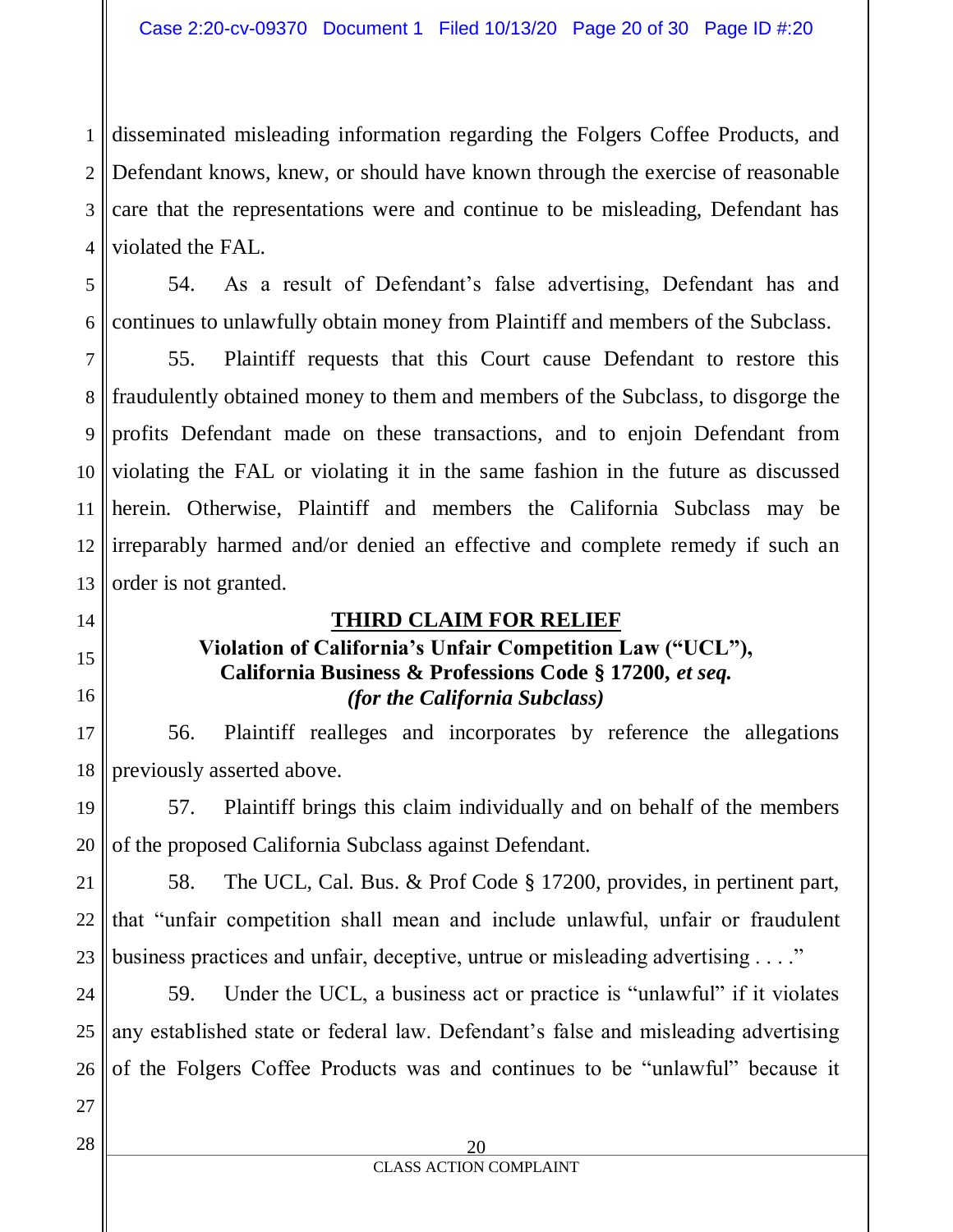1 2 3 violates the CLRA, the FAL, and other applicable laws as described herein. As a result of Defendant's unlawful business acts and practices, Defendant has unlawfully obtained money from Plaintiff and members of the California Subclass.

4 5 6 7 8 9 10 11 12 13 14 60. Under the UCL, a business act or practice is "unfair" if the Defendant's conduct is substantially injurious to consumers, offends public policy, and is immoral, unethical, oppressive, and unscrupulous, as the benefits for committing such acts or practices are outweighed by the gravity of the harm to the alleged victims. Defendant's conduct was and continues to be of no benefit to purchasers of the Products, as it is misleading, unfair, unlawful, and is injurious to consumers who rely on the packaging. Deceiving consumers as to how many cups of coffee the Products can make is of no benefit to consumers. Therefore, Defendant's conduct was and continues to be "unfair." As a result of Defendant's unfair business acts and practices, Defendant has and continues to unfairly obtain money from Plaintiff and members of the California Subclass.

15 16 17 18 19 20 21 22 23 61. Under the UCL, a business act or practice is "fraudulent" if it actually deceives or is likely to deceive members of the consuming public. Defendant's conduct here was and continues to be fraudulent because it has the effect of deceiving consumers into believing that the Folgers Coffee Products contain enough ground coffee to make substantially more servings than they can actually make. Because Defendant misled Plaintiff and members of both Classes, Defendant's conduct was "fraudulent." As a result of Defendant's fraudulent business acts and practices, Defendant has and continues to fraudulently obtain money from Plaintiff and members of the California Subclass.

24 25 26 27 62. Plaintiff requests that this Court cause Defendant to restore this unlawfully, unfairly, and fraudulently obtained money to them, and members of both Classes, to disgorge the profits Defendant made on these transactions, and to enjoin Defendant from violating the UCL or violating it in the same fashion in the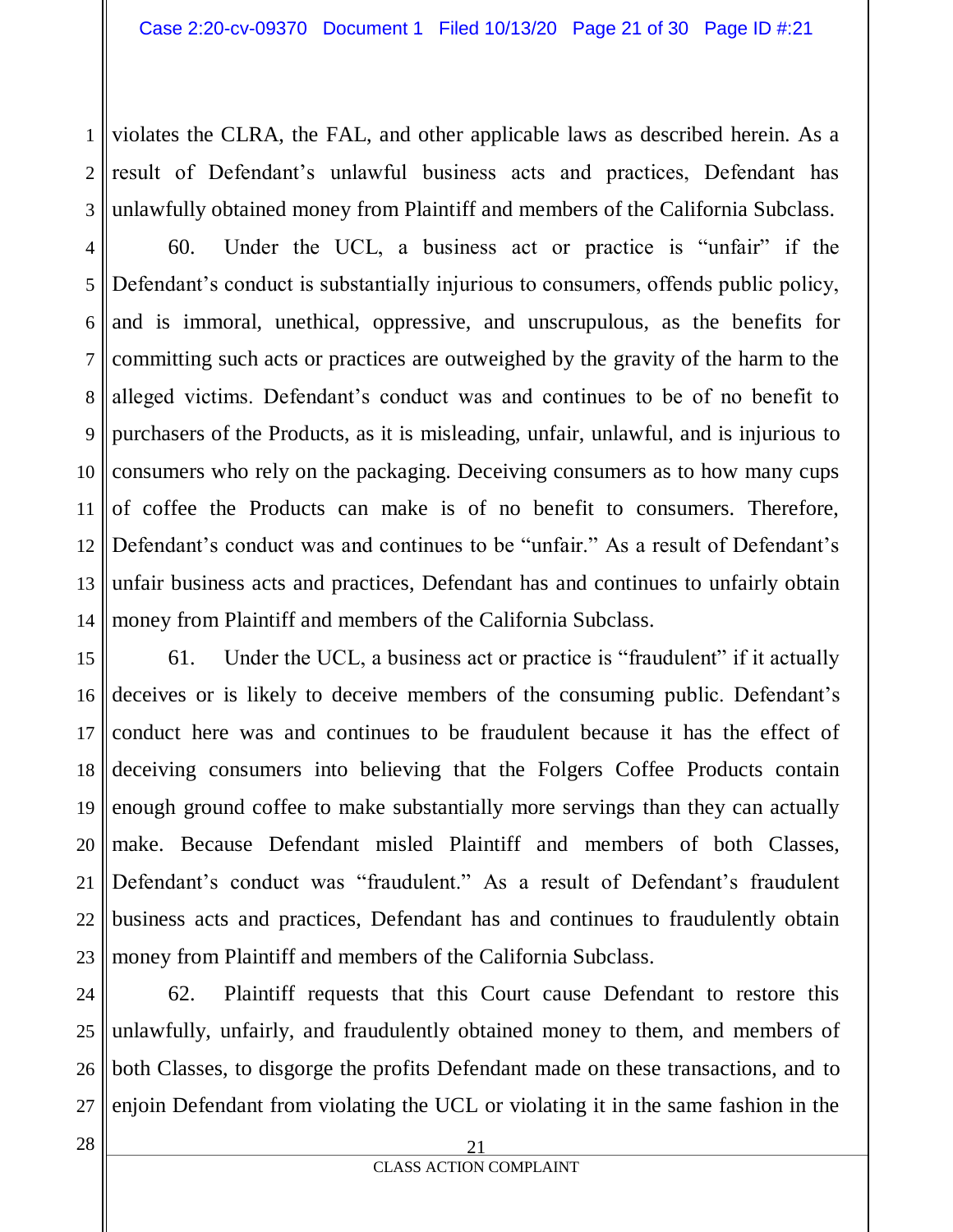1 2 3 future as discussed herein. Otherwise, Plaintiff and members of the California Subclass may be irreparably harmed and/or denied an effective and complete remedy if such an order is not granted.

# **FOURTH CLAIM FOR RELIEF Breach of Express Warranty** *(for the California Subclass)*

63. Plaintiff realleges and incorporates by reference the allegations previously asserted above.

64. Plaintiff brings this claim individually and on behalf of the members of the proposed California Subclass against Defendant.

65. California's express warranty statute provides that "(a) Any affirmation of fact or promise made by the seller to the buyer which relates to the goods and becomes part of the basis of the bargain creates an express warranty that the goods shall conform to the affirmation or promise," and "(b) Any description of the goods which is made part of the basis of the bargain creates an express warranty that the goods shall conform to the description." Cal. Com. Code § 2313.

66. Defendant has expressly warranted on the Folgers Coffee Products' packaging that they can make up to a specific number of servings. For example, Defendant expressly state on the packaging of the 865 gram canister for Folgers Classic Roast that it "MAKES UP TO 240 6 FL OZ CUPS." However, as alleged herein, this express representation is patently false, as this canister can only make up to 170 cups of coffee, or only about 70% of the amount of ground coffee promised by Defendant. All of the other varieties of the Folgers Coffee Products contain materially identical express representations that are false.

67. These representations about the Folgers Coffee Products: (a) are affirmations of fact or promises made by Defendant to consumers that the Folgers Coffee Products contain enough ground coffee to make a specific number of

4

5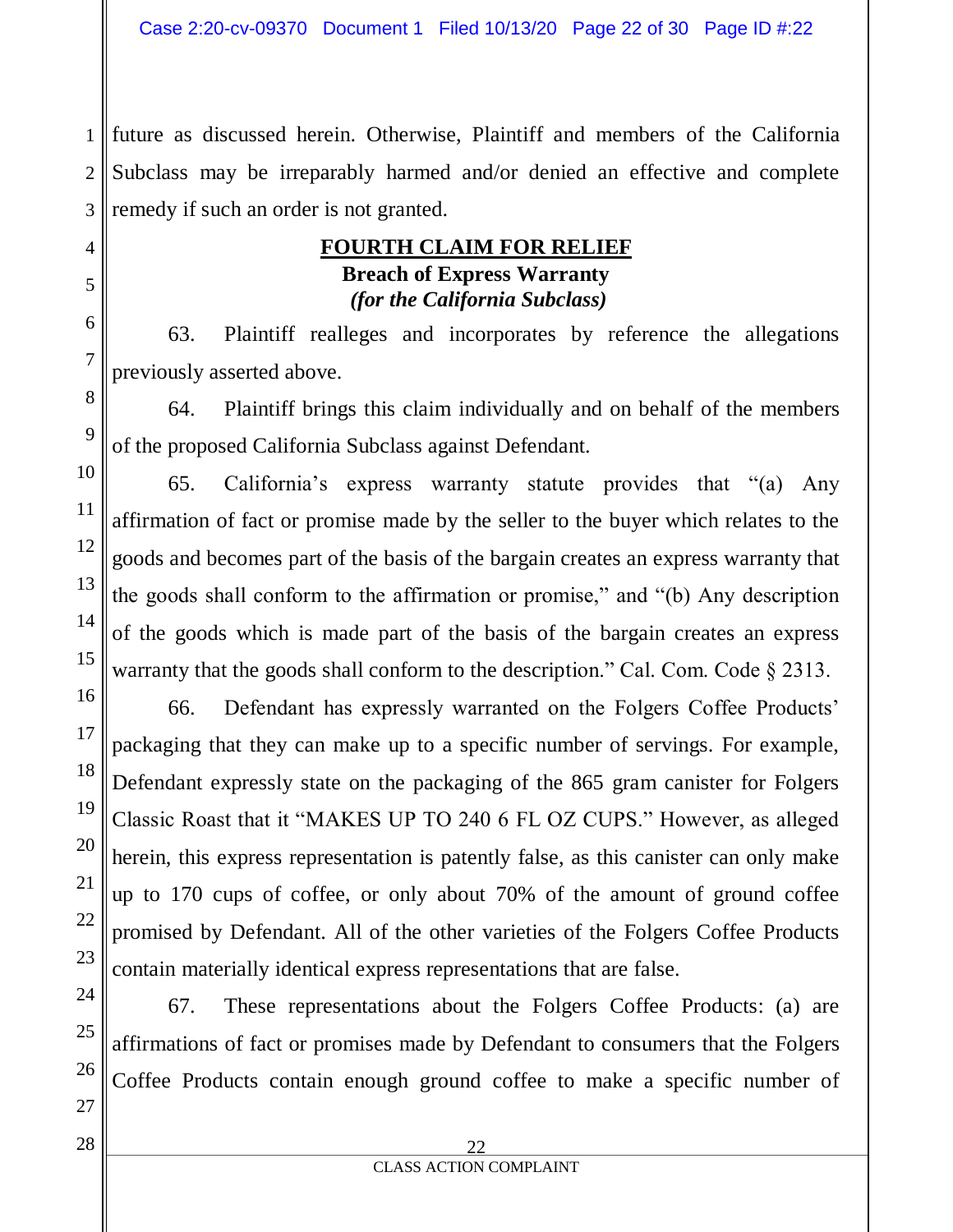1 2 3 4 5 6 7 8 servings; (b) became part of the basis of the bargain to purchase the Folgers Coffee Products when Plaintiff and other consumers relied on the representation; and (c) created an express warranty that the Folgers Coffee Products would conform to the affirmations of fact or promises. In the alternative, the representations about the Folgers Coffee Products are descriptions of goods which were made as part of the basis of the bargain to purchase the Folgers Coffee Products, and which created an express warranty that the Folgers Coffee Products would conform to the product description.

9 10 11 68. Plaintiff and members of the California Subclass reasonably and justifiably relied on the foregoing express warranties, believing that the Folgers Coffee Products did in fact conform to those warranties.

12 13 14 15 69. Defendant has breached the express warranties made to Plaintiff and members of the California Subclass by failing to manufacture the Folgers Coffee Products with enough ground coffee to make the specific number of servings that were expressly warranted on the packaging.

16 17 18 19 20 70. Plaintiff and the California Subclass paid a premium price for the Folgers Coffee Products but did not obtain the full value of the Folgers Coffee Products as represented. If Plaintiff and members of the Classes had known of the true nature of the Folgers Coffee Products, they would not have been willing to pay the premium price associated with the Folgers Coffee Products.

21 71. As a result, Plaintiff and the California Subclass suffered injury and deserve to recover all damages afforded under the law.

22 23 24 25 26 27 28 **///**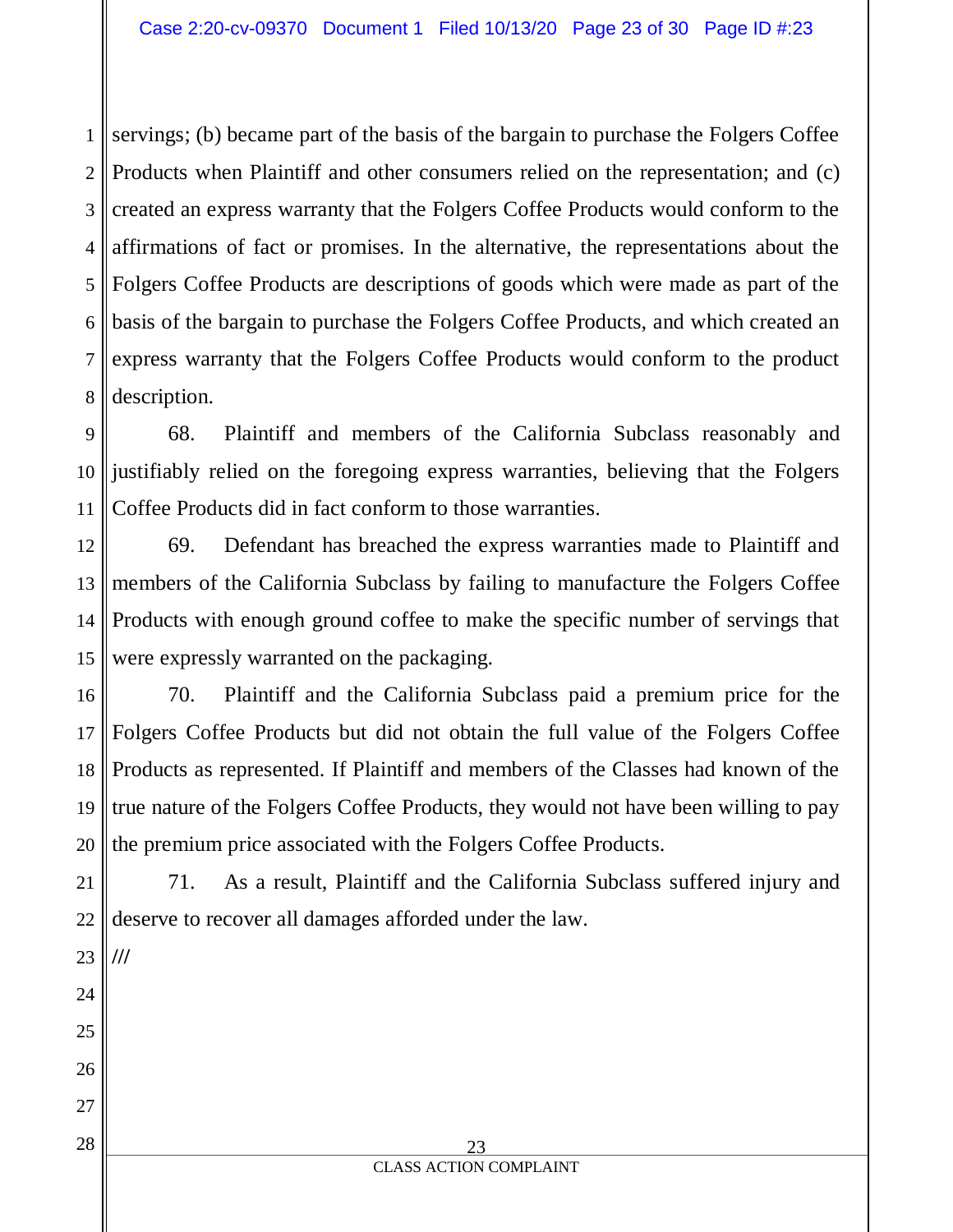# **FIFTH CLAIM FOR RELIEF Breach of Implied Warranty** *(for the California Subclass)*

72. Plaintiff realleges and incorporates by reference the allegations previously asserted above.

73. Plaintiff brings this claim individually and on behalf of the members of the proposed California Subclass.

74. California's implied warranty of merchantability statutes provide that "a warranty that the goods shall be merchantable is implied in a contract for their sale if the seller is a merchant with respect to goods of that kind." Cal. Com. Code § 2314(1).

75. California's implied warranty of merchantability statutes also provide that "[g]oods to be merchantable must be at least such as  $\dots$  (f) conform to the promises or affirmations of fact made on the container or label if any." Cal. Com. Code § 2314(2)(f).

76. Defendant is a merchant with respect to the sale of the Folgers Coffee Products. Therefore, a warranty of merchantability is implied in every contract for sale of the Folgers Coffee Products to California consumers.

77. By advertising the Folgers Coffee Products with their current packaging, Defendant made an implied promise that the Folgers Coffee Products contain enough ground coffee to make up to a specific number of servings. The Folgers Coffee Products have not "conformed to the promises…made on the container or label" because they do not contain enough ground coffee to make up to the specific number of servings. Plaintiff, as well as California consumers, did not receive the goods as impliedly warranted by Defendant to be merchantable.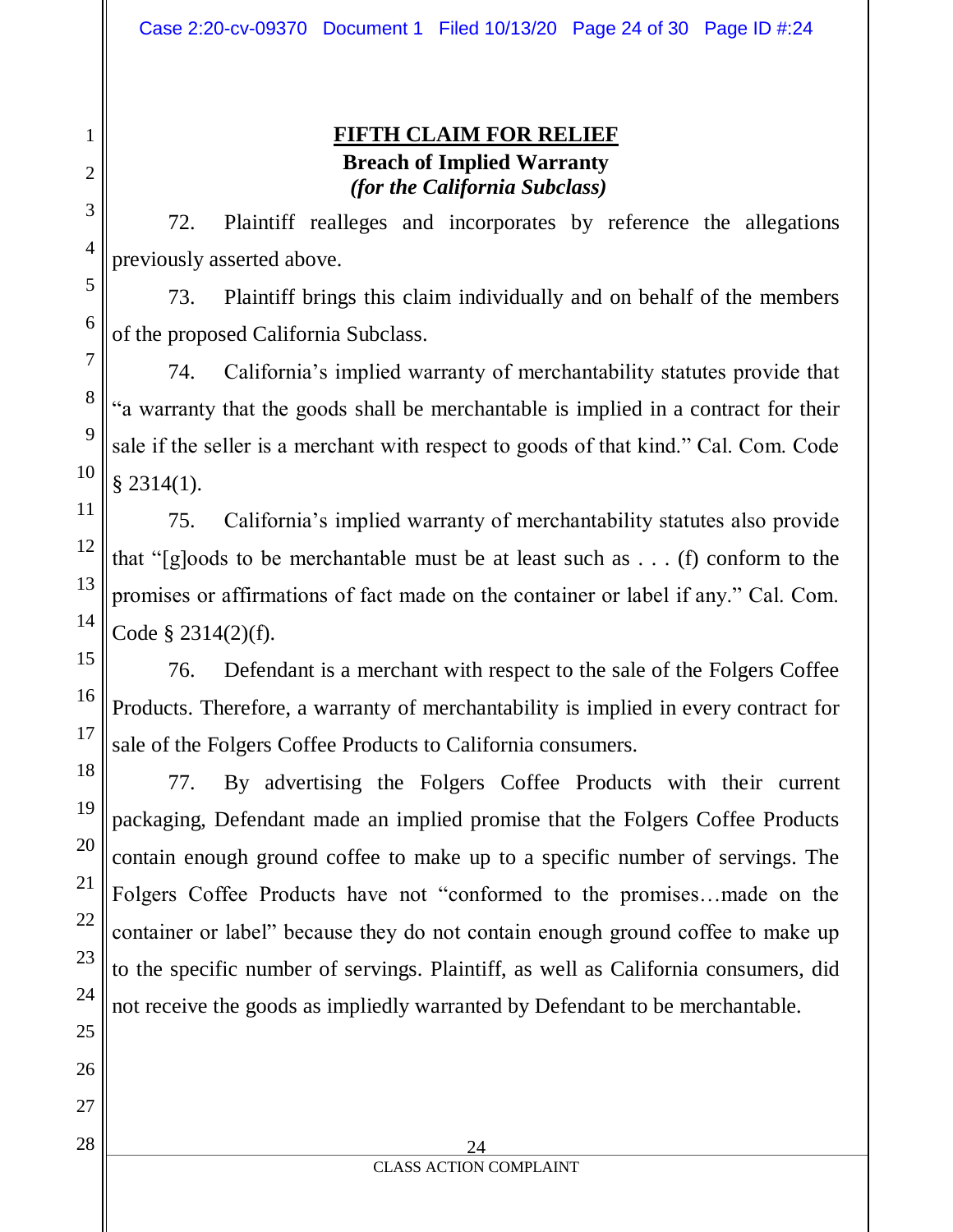1 2 78. Therefore, the Folgers Coffee Products are not merchantable under California law and Defendant has breached its implied warranty of merchantability with regard to the Folgers Coffee Products.

79. If Plaintiff and members of the Classes had known that the Products could not make as many servings of coffee as represented, they would not have been willing to pay the premium price associated with them. Therefore, as a direct and/or indirect result of Defendant's breach, Plaintiff and the California Subclass suffered injury and deserve to recover all damages afforded under the law.

## **SIXTH CLAIM FOR RELIEF Intentional Misrepresentation** *(for the Class and Subclass)*

80. Plaintiff realleges and incorporates by reference the allegations previously asserted above.

81. Plaintiff brings this claim individually and on behalf of the members of the proposed Class and Subclass against Defendant.

82. Defendant marketed the Folgers Coffee Products in a manner indicating that they contain enough ground coffee to make up to a specific number of servings. However, the Folgers Coffee Products cannot make anywhere close to the represented number of servings. Therefore, Defendant has made misrepresentations about the Folgers Coffee Products.

83. Defendant's misrepresentations regarding the Folgers Coffee Products are material to a reasonable consumer because they relate to the amount of product the consumer is receiving and paying for. A reasonable consumer would attach importance to such representations and would be induced to act thereon in making purchase decisions.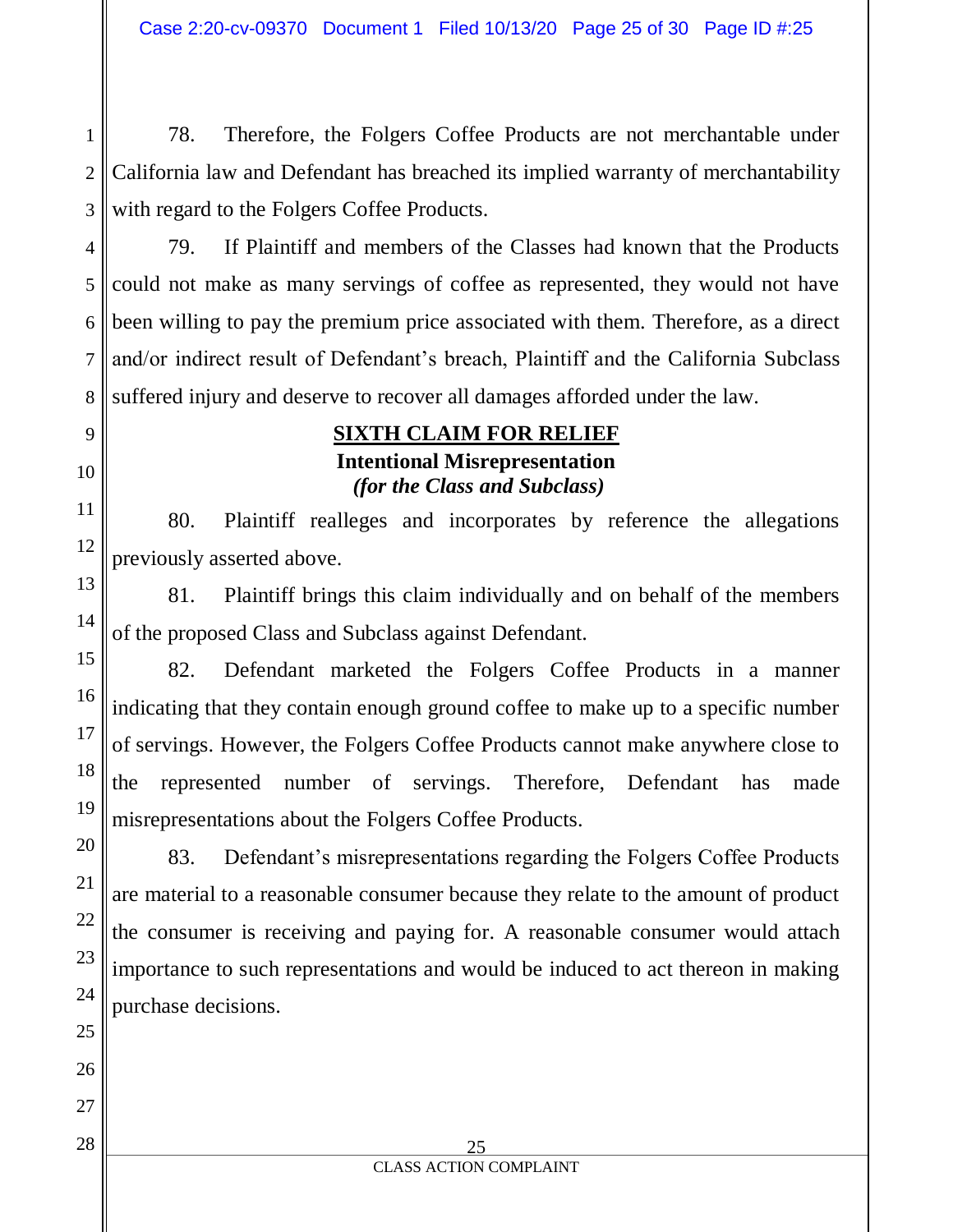1 2 3 84. At all relevant times when such misrepresentations were made, Defendant knew that the representations were misleading, or has acted recklessly in making the representations, without regard to the truth.

4 5 6 85. Defendant intends that Plaintiff and other consumers rely on these representations, as evidenced by the intentional and conspicuous placement of the misleading representations on the Folgers Coffee Products' packaging by Defendant.

86. Plaintiff and the other members of the Class and Subclass have reasonably and justifiably relied on Defendant's intentional misrepresentations when purchasing the Folgers Coffee Products, and had the correct facts been known, would not have purchased them at the prices at which they were offered.

87. Therefore, as a direct and proximate result of Defendant's intentional misrepresentations, Plaintiff and members of the Class and Subclass have suffered economic losses and other general and specific damages, including but not limited to the amounts paid for the Products, and any interest that would have accrued on those monies, all in an amount to be proven at trial.

## **SEVENTH CLAIM FOR RELIEF Negligent Misrepresentation** *(for the Class and Subclass)*

88. Plaintiff realleges and incorporates by reference the allegations previously asserted above.

89. Plaintiff brings this claim individually and on behalf of the members of the proposed Class and Subclass against Defendant.

90. Defendant marketed the Folgers Coffee Products in a manner indicating that they contain enough ground coffee to make a specific number of servings. However, the Folgers Coffee Products cannot make anywhere close to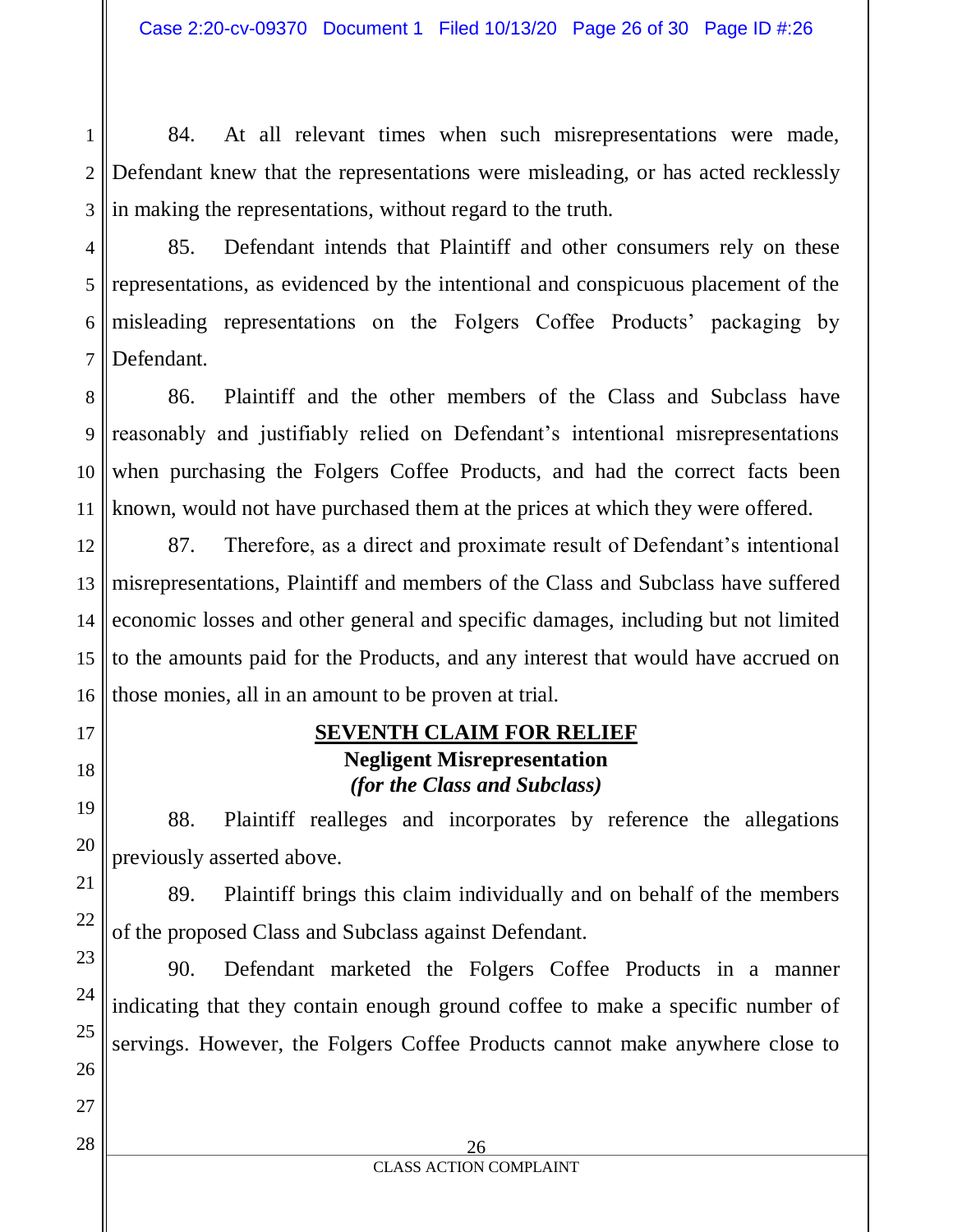1 2 the represented number of servings. Therefore, Defendant has made misrepresentations about the Folgers Coffee Products.

3 4 5 6 7 91. Defendant's misrepresentations regarding the Folgers Coffee Products are material to a reasonable consumer because they relate to the amount of product the consumer is receiving and paying for. A reasonable consumer would attach importance to such representations and would be induced to act thereon in making purchase decisions.

8 9 10 11 12 92. At all relevant times when such misrepresentations were made, Defendant knew or had been negligent in not knowing that that the Folgers Coffee Products did not contain enough ground coffee to make the specified number of servings. Defendant had no reasonable grounds for believing its misrepresentations were not false and misleading.

13 14 15 16 93. Defendant intended that Plaintiff and other consumers rely on these representations, as evidenced by the intentional and conspicuous placement of the misleading representations on the Folgers Coffee Products' packaging by Defendant.

17 18 19 20 94. Plaintiff and members of the Class and Subclass have reasonably and justifiably relied on Defendant's negligent misrepresentations when purchasing the Folgers Coffee Products, and had the correct facts been known, would not have purchased them at the prices at which they were offered.

21 22 23 24 25 95. Therefore, as a direct and proximate result of Defendant's negligent misrepresentations, Plaintiff and members of the Class and Subclass have suffered economic losses and other general and specific damages, including but not limited to the amounts paid for the Folgers Coffee Products, and any interest that would have accrued on those monies, all in an amount to be proven at trial.

28

27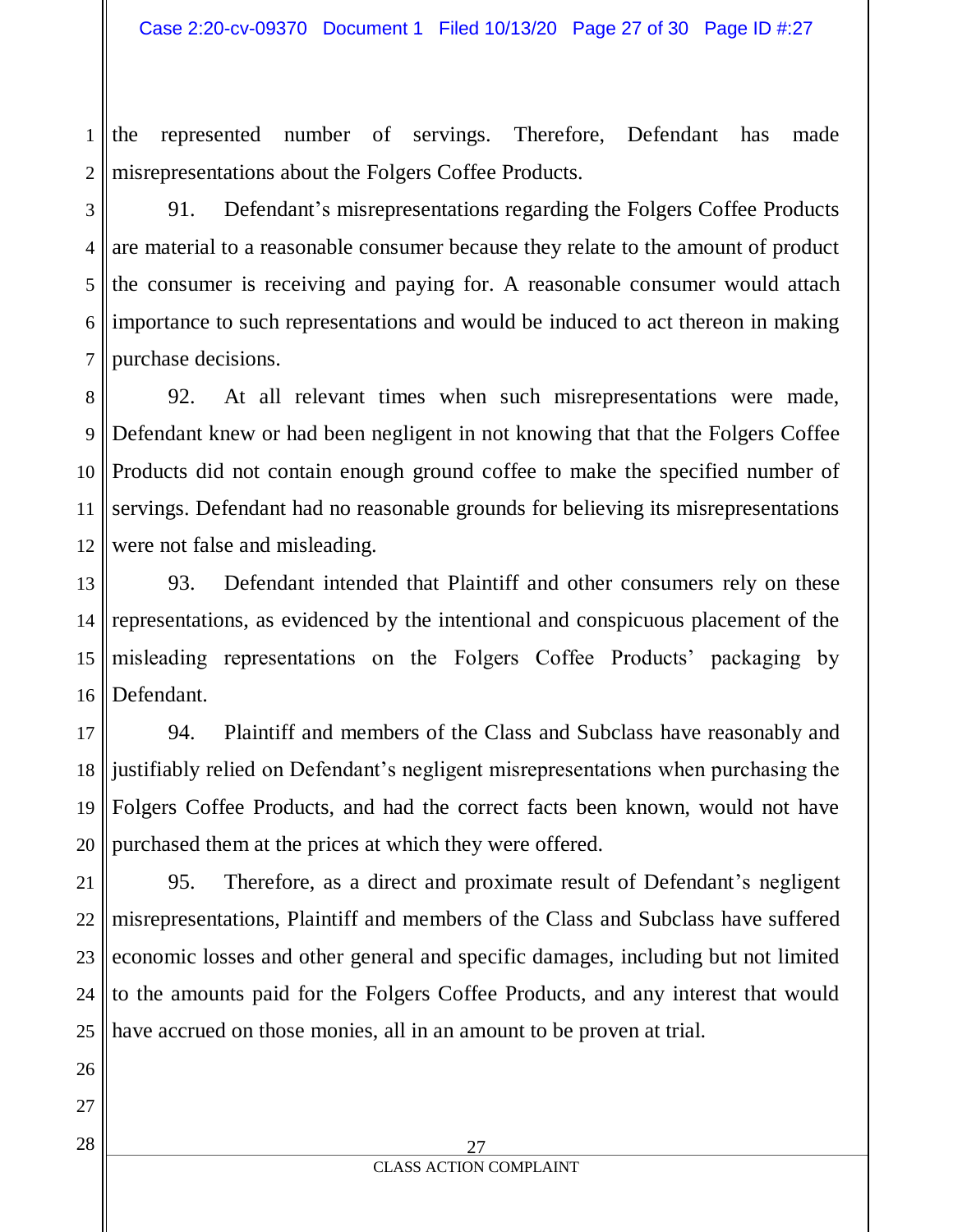# **EIGHTH CLAIM FOR RELIEF Quasi Contract/Unjust Enrichment/Restitution** *(for the Class and Subclass)*

96. Plaintiff realleges and incorporates by reference the allegations previously asserted above.

97. Plaintiff brings this claim individually and on behalf of the members of the proposed Class and Subclass against Defendant.

98. As alleged herein, Defendant has intentionally and recklessly made misleading representations to Plaintiff and members of the Class and Subclass to induce them to purchase the Folgers Coffee Products. Plaintiff and members of the Class and Subclass have reasonably relied on the misleading representations and have not received all of the benefits promised by Defendant. Plaintiff and members of the Class and Subclass therefore have been induced by Defendant's misleading and deceptive representations about the Folgers Coffee Products, and paid more money to Defendant for the Folgers Coffee Products than they otherwise would and/or should have paid.

99. Plaintiff and members of the Class and Subclass have conferred a benefit upon Defendant as Defendant has retained monies paid to them by Plaintiff and members of the Class and Subclass.

100. The monies received were obtained under circumstances that were at the expense of Plaintiff and members of the Class and Subclass – *i.e*., Plaintiff and members of the Class and Subclass did not receive the full value of the benefit conferred upon Defendant.

101. Therefore, it is inequitable and unjust for Defendant to retain the profit, benefit, or compensation conferred upon them without paying Plaintiffs and the members of the Class and Subclass back for the difference of the full value of the benefits compared to the value actually received.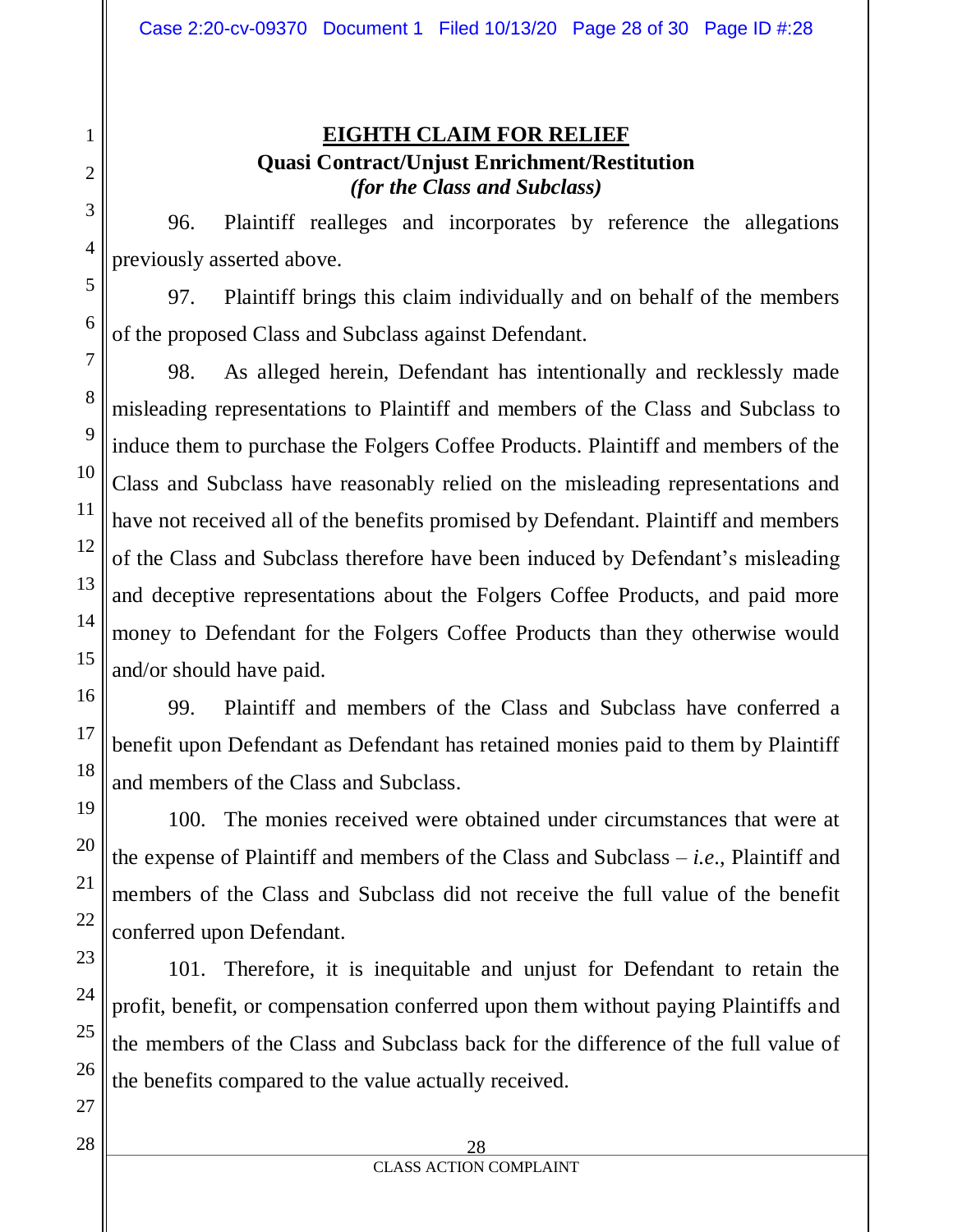1 2 4 5 102. As a direct and proximate result of Defendant's unjust enrichment, Plaintiff and members of the Class and Subclass are entitled to restitution, disgorgement, and/or the imposition of a constructive trust upon all profits, benefits, and other compensation obtained by Defendant from their deceptive, misleading, and unlawful conduct as alleged herein.

#### **PRAYER FOR RELIEF**

7 8 **WHEREFORE**, Plaintiff, on behalf of himself and the Class and Subclass, demands judgment against Defendant and requests the entry of:

9 10 11 A. An order certifying the Class and Subclass as requested herein, appointing Plaintiff as Class Representative, and appointing his counsel as Class Counsel;

12 13 B. An order declaring that the conduct complained of herein violates the law, and awarding damages;

C. An order requiring Defendant to adopt proper label statements;

15 16 D. An award of attorneys' fees and the reimbursement of litigation costs; and

17 18 E. Such other and further relief as this Court may deem just, equitable, or proper.

19 20 **///**

21

22

23

24

25

26

27

28

14

3